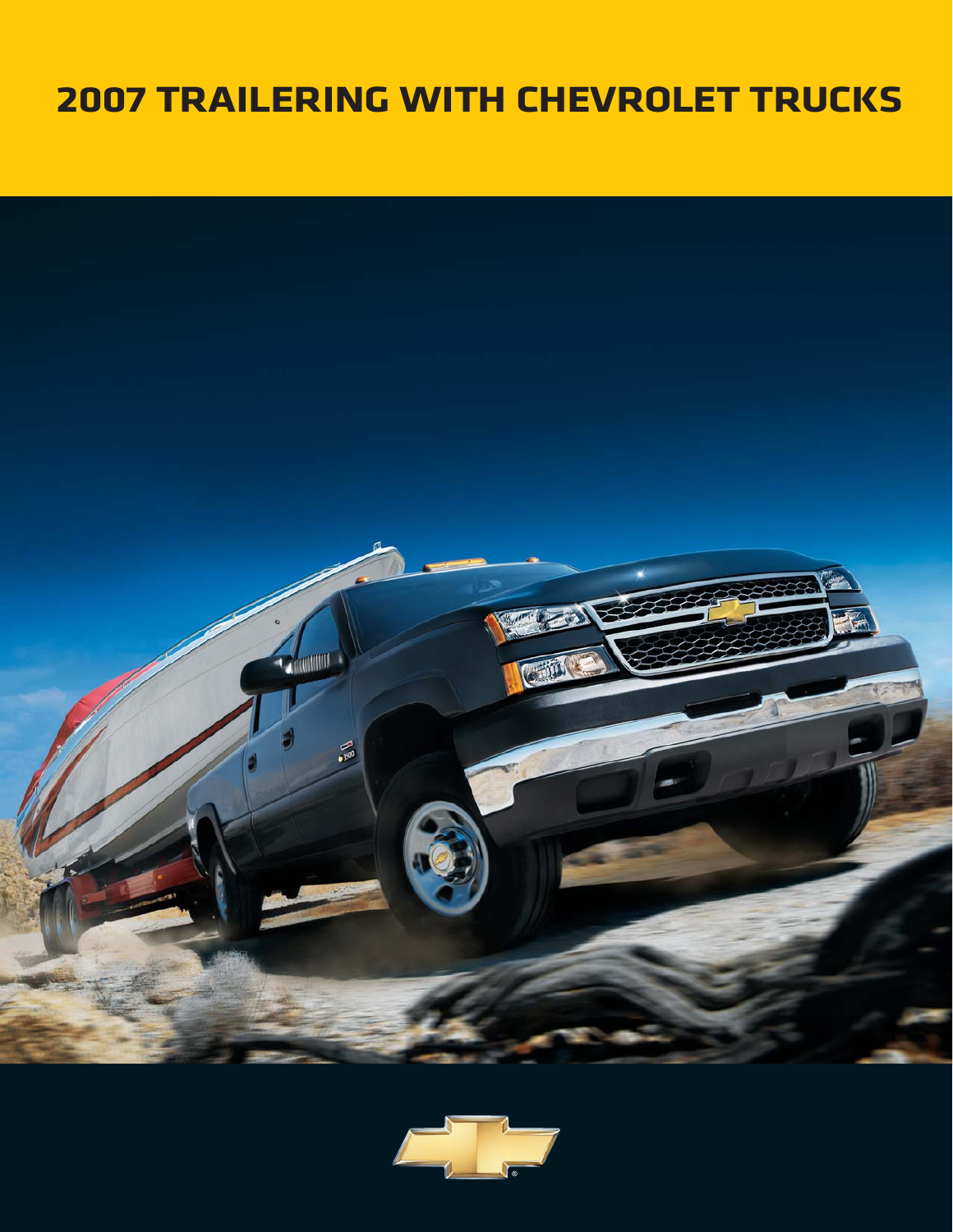

#### **YOU NEED THE RIGHT RIG TO GET THE JOB DONE RIGHT.**

It takes the right truck to give you the specific trailering capabilities you need. A number of factors must be taken into account — everything from the weight of the load to driving conditions. This document will assist you in selecting the vehicle, powertrain and other equipment that best suit your particular application.

You should look for the same qualities in a tow vehicle that you do in any truck you need it to be strong and powerful, as well as comfortable and accommodating. That's what makes Chevrolet trucks such a smart choice for trailering. Chevy trucks have what it takes for serious towing. Every truck shown in this document was engineered and manufactured with trailering in mind. And with the extensive lineup of Chevy trucks, you can be sure there is one that is built to meet your trailering specifications.

#### **SAFE TRAILERING**

Safe trailering isn't just a matter of hitching up and driving off  $-$  it places demands on all the major systems of your truck, including powertrain, steering, suspension and brake systems. Safe trailering also places the onus on you to meet legal requirements, follow break in and maintenance schedules, use proper vehicle and trailer loading guidelines and employ safe driving techniques. See your Owner's Manual for more information. Above all, safe and easy trailering requires a properly equipped vehicle. It is important to ensure that a vehicle is built to handle your specific trailering requirements. This will help you choose the right truck for the job.

#### **CAUTION**

If you don't use the correct equipment and drive properly, you can lose control of your vehicle when you pull a trailer. For example, if the trailer is too heavy, your vehicle's brakes may not work well — if at all. Your vehicle passengers and you could also be seriously injured. Pull a trailer only after you have taken the following precautions. **Trailer Brakes** — If your trailer weighs more than 454 kg (1000 lb.)\* loaded, then it must have its own adequate brakes. Be sure to read and follow the instructions for the trailer brake controller so that it is installed, adjusted and maintained properly. **Hitches** — It's important to have the correct hitch equipment. Crosswinds, large trucks going by and rough roads are just a few of the reasons why you'll need the right hitch. Be sure to use a frame-mounted, weight-distributing hitch and sway control of the proper size if the loaded trailer will weigh more than the limit shown for a weight-carrying hitch in the specific vehicle notes. This equipment is very important for proper vehicle weight distribution and good handling.

**Note:** These safety steps are by no means the only precautions to be taken when trailering. See your vehicle Owner's Manual for additional information. \*Silverados, Avalanches, Tahoes and Suburbans can handle loaded trailer weights up to 907 kg (2000 lb.) where local regulations permit.

#### **TRAILERING CLASSIFICATIONS**

| <b>CLASSIFICATIONS</b>                                | <b>TYPICAL EXAMPLES</b>                                                         | <b>WEIGHT RANGE</b><br>(Gross Trailer Weight)      | <b>TYPICAL HITCH TYPE</b>                                  | <b>TYPICAL HITCH WEIGHT</b><br>(tonque or kingpin)                                                                                                                                            |
|-------------------------------------------------------|---------------------------------------------------------------------------------|----------------------------------------------------|------------------------------------------------------------|-----------------------------------------------------------------------------------------------------------------------------------------------------------------------------------------------|
| Light-Duty<br>Class I                                 | Folding camping trailer,<br>snowmobile and jet-ski trailers                     | Up to 907 kg (2000 lb.)                            | Weight-carrying hitch                                      | 10%-15% of loaded trailer weight<br>91 kg (200 lb.) maximum                                                                                                                                   |
| <b>Medium-Duty</b><br>Class II                        | Single axle trailer, open utility<br>trailer and small boat trailers            | 908 kg – 1588 kg<br>$(2001 - 3500 \, lb.)$         | Weight-carrying hitch                                      | 10%-15% of loaded trailer weight<br>159 kg (350 lb.) maximum                                                                                                                                  |
| <b>Heavy-Duty</b><br><b>Class III</b>                 | Dual axle trailers, larger boats<br>and enclosed utility trailers               | 1589 kg - 2268 kg<br>$(3501 - 5000 \, lb.)$        | Weight-carrying or<br>Weight-distributing hitch            | 10%-15% of loaded trailer weight<br>272 kg (600 lb.) maximum                                                                                                                                  |
| Extra<br><b>Heavy-Duty</b><br><b>Class IV</b>         | Large horse or travel and<br>fifth-wheel recreational trailers                  | 2269 kg – 4536 kg<br>$(5001 - 10,000 \text{ lb.})$ | Weight-distributing or<br>fifth-wheel hitch                | 10%-15% of loaded trailer weight.<br>15%-25% of loaded trailer weight.<br>544 kg (1200 lb.) maximum<br>Maximum limited by truck's<br>for weight-distributing hitch.<br>GVWR.                  |
| <b>Maximum</b><br><b>Heavy-Duty</b><br><b>Class V</b> | Largest horse, travel and<br>fifth-wheel recreational or<br>commercial trailers | 4537 kg (10,001 lb.)<br>and over                   | Weight-distributing.<br>fifth-wheel or<br>gooseneck hitch. | 10%-15% of loaded trailer weight.<br>15%-25% of loaded trailer weight.<br>680 kg (1500 lb.) maximum<br>1588 kg (3500 lb.) maximum<br>for weight-distributing hitch.<br>for fifth-wheel hitch. |

#### **WHEN IT COMES TO TRAILER TOWING, ALL VEHICLES ARE NOT CREATED EQUAL. IT'S IMPORTANT TO SELECT THE RIGHT VEHICLE WITH THE PROPER EQUIPMENT FOR THE JOB.**

Before you can select the right tow vehicle, you need to define your trailering requirements, including the trailer type, its loaded weight and the way it will be used. Pick your trailer first.

Even if you plan to tow a trailer for only one or two trips a year, your tow vehicle must be strong and stable enough to be safe under the most extreme towing situations it is likely to face. Will towing include trips in mountainous areas with long, steep grades and high altitudes? Will you be driving it in extreme temperatures? Will road conditions, winter operation or slippery boat ramps dictate the need for four-wheel drive? Each of these factors has an impact on your choice of a towing vehicle. If you plan to use a vehicle primarily for towing, you should optimize its trailering equipment. If instead you are going to use a vehicle primarily for personal transportation with only occasional towing, your need for specialized equipment may be less. But the vehicle still needs to be capable of towing the

trailer you have selected — even the most basic trailering requires some special equipment. Obviously, trailer weight is critical in vehicle selection. In making this calculation, don't forget to include your estimate of the weight of passengers, cargo and other equipment in the tow vehicle. Once you have established your trailering requirements, you are ready to determine specifications for the tow vehicle. Properly selected vehicle components provide the added durability needed to support, move and stop the extra weight of a trailer.

#### **LOCKING REAR AXLE**

A locking-type differential is available in most Chevy trucks and is standard in many. It permits normal differential action, which helps prevent tire scuffing when turning. If the differential senses an excessive difference in speed between the rear driving wheels, it forces power to the wheel with the best traction and is more effective than the limited slip designs used by most competitors. This advantage is most evident on slippery surfaces where traction is at a premium, such as on boat ramps and ice- or snow-covered roads.



#### **TOW/HAUL MODE**

Most Chevrolet trucks equipped with a 4-speed automatic transmission feature a Tow/Haul mode,\* which helps minimize wear and tear on the transmission by reducing the frequency of transmission shifting when pulling a heavy trailer. It also improves performance and control of your vehicle's speed, for smoother operation. Pressing the Tow/Haul mode selector switch located on the end of the gearshift lever (on the instrument panel in Express Vans) produces a more aggressive transmission shift pattern, which lengthens the shift intervals and produces firmer upshifts. Take note: this is not the overdrive lock-out used by many competitors. In fact, Tow/Haul mode, combined with Passive Shift Stabilization, permits towing in overdrive for optimum fuel efficiency in most situations. The Passive Shift Stabilization feature detects and reduces a condition referred to as "shift busyness." \*Except Colorado, TrailBlazer and Uplander.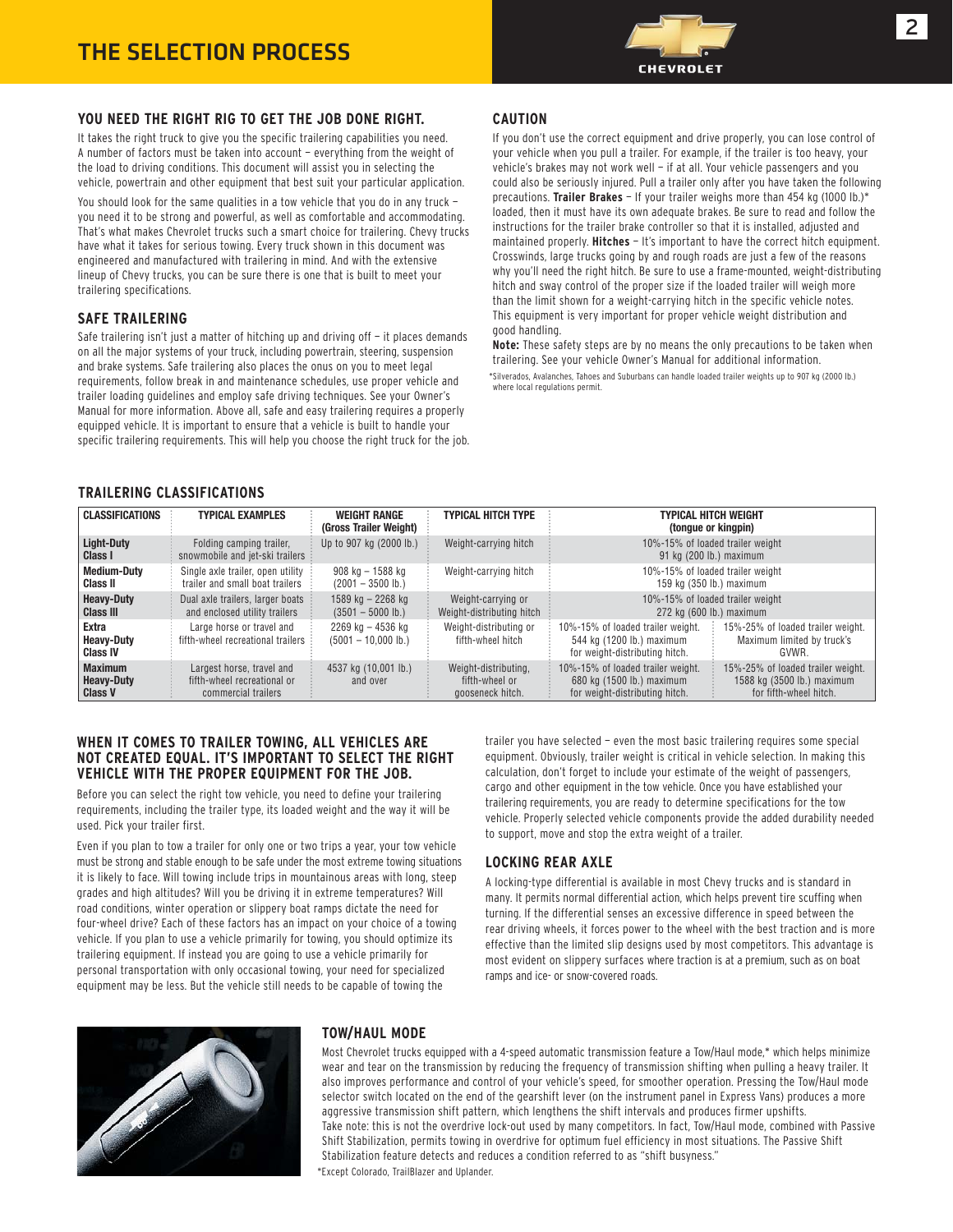The greater your towing requirements, the greater the demand you place on your vehicle's powertrain. That's why it is so important to carefully select all your powertrain components in response to your trailering needs. Below are some key guidelines.

#### **ENGINES**

The information presented in the charts in this document is intended to help you identify the right engine for your application. The charts show, by vehicle type and trailer weight, the minimum engine sizes and available axle ratios needed to provide good performance at legal highway speeds with no significant reduction in long-term durability.

Engine performance is measured in horsepower and torque. Horsepower is a measurement of the work an engine can produce and is a factor of both torque and engine speed. Torque is a twisting force normally expressed in pounds-feet (lb.-ft.). You need torque, to put a twisting force on the drive axles and to turn the wheels when you start a load moving. The engine's torque can be multiplied using transmission and drive axle gears. Higher numerical gear ratios increase the leverage (twisting force) on a rotating shaft. Chevy truck engines are designed with a broad rpm range in which high torque can be produced and sustained.

A larger engine with greater torque and horsepower will provide a performance improvement while operating with less strain. For example, higher horsepower allows the engine to maintain highway speeds when pulling a heavy trailer uphill.

Under the following higher performance demands, it is advisable to choose an engine larger than the minimum recommendation, if one is available:

- if much of the towing will be at high altitudes, since a gasoline engine loses approximately 10% of its power for every 1000 metres of altitude
- if mountainous terrain involving long, steep grades will be encountered frequently
- if the trailer has a very large frontal area. which adds to air drag and therefore to pulling requirements



#### **TRANSMISSIONS**

Transmissions provide various gear ratios that allow for higher engine rpm relative to road speed. They also multiply the engine's torque to provide the pulling power needed to reach cruising speeds. All Chevy truck transmissions\* feature an overdrive top gear that reduces engine speed when cruising, for improved fuel efficiency.

Some Chevy trucks offer a choice of manual or automatic transmission. General Motors recommends automatic transmissions for trailering. Automatic transmissions utilize a torque converter (a type of fluid coupling) between the engine and transmission gears. The torque converter is capable of more than doubling the engine's torque when starting to move a heavy trailer, in addition to acting as a cushion to reduce shock loading of powertrain components. The increased

twisting force from the torque converter is further multiplied by the transmission gears to provide outstanding load-starting capability and there is no conventional clutch to slip and burn out. Caution: The torque converter's operation causes heat to build up in the automatic transmission's oil, so all Chevrolet automatic transmissions



have an oil cooler. For heavy-duty applications such as trailering, your vehicle should be equipped with additional transmission oil cooling if not standard equipment. \*Except Equinox which uses a 5-speed automatic transmission with a 2.65:1 final drive ratio. Refer to the Equinox information on page 14 and Owner's Manual for towing recommendations.

#### **REAR AXLE RATIOS**

Another important consideration when determining an ideal trailering vehicle is the rear axle ratio. Higher axle ratios (4.10:1, for example) increase engine speed relative to road speed, resulting in increased horsepower development and torque multiplication. This produces greater towing power, but with a possible reduction in fuel efficiency when lightly loaded. Overdrive transmissions help to reduce this negative.

Lower ratios (3.42:1, for example) translate into lower engine rpms, reducing the torque at the drive wheels. Some gains may be expected in fuel efficiency when lightly loaded and not towing.

#### **SELECT THE CORRECT AXLE RATIO FOR YOUR REQUIREMENTS**

| Lower Numerical Ratio<br>(such as 3.42:1) | REAR AXLE RATIO                                    | <b>Higher Numerical Ratio</b><br>(such as 4.10:1) |
|-------------------------------------------|----------------------------------------------------|---------------------------------------------------|
| Lower                                     | ENGINE SPEED (RPM)                                 | <b>Higher</b>                                     |
| Slower                                    | ACCELERATION                                       | Faster                                            |
| <b>Less</b>                               | FUEL CONSUMPTION                                   | More                                              |
| <b>Less</b>                               | PERFORMANCE<br>(Trailering or mountainous terrain) | Greater                                           |

Charts on pages 6 through 15 show the axle ratios required, with available engines, to provide the torque development for good performance with various loads.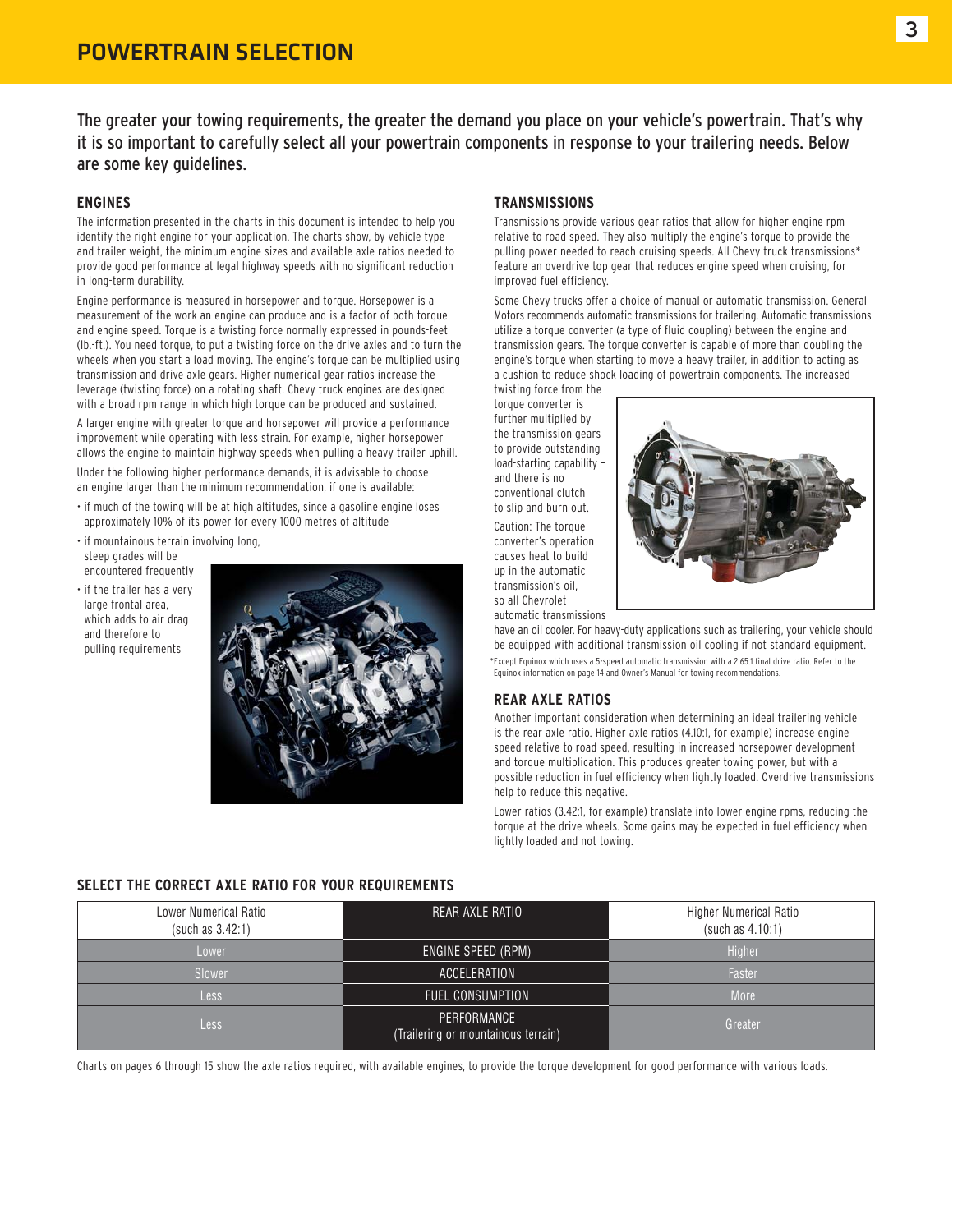Overloading of tow vehicles and trailers compromises safety and can result in vehicle failure. An understanding of the following terms will assist in proper vehicle selection and help prevent overloading.

#### **DRY TRAILER WEIGHT**

The weight of the empty trailer as manufactured. This weight, usually shown on a vehicle identification plate, is not usually used as a measure for the selection of a tow vehicle.

#### **LOADED TRAILER WEIGHT**

The weight of the trailer (Dry Weight) plus all equipment, fluids and cargo. Loaded Trailer Weight can be determined by putting the fully loaded vehicle on a commercial vehicle scale. If this is not practical, the trailer's Gross Vehicle Weight Rating (GVWR), as found in the trailer manufacturer's literature or brochures for the model selected, can be used when selecting a tow vehicle.

#### **MAXIMUM TRAILER WEIGHT RATING**

Often referred to as the Gross Trailer Weight Rating, it is the most weight that a given vehicle can safely and reliably haul, as determined by the manufacturer. This rating usually requires optional equipment such as a specific axle ratio, suspension components, engine and/or transmission coolers and type of hitch. The rating assumes the tow vehicle is properly equipped with a driver allowance of 68 kg (150 lb.) and no cargo. The weight of additional options or equipment, passengers and cargo must be deducted from the trailer weight rating.

#### **GROSS VEHICLE WEIGHT RATING (GVWR)**

The maximum allowable weight, as determined by the manufacturer, for any vehicle (or trailer) including the weight of the vehicle, fuel and other fluids, driver and passengers, cargo and equipment. Tongue Weight or Kingpin Weight (see below) is included when trailering.

#### **CURB WEIGHT**

The weight of the empty vehicle as equipped, including a full tank of fuel. It does not include the driver, passengers or cargo — so it is similar to Dry Trailer Weight.

#### **PAYLOAD WEIGHT**

The weight carried by the vehicle, including the driver, passengers and cargo, plus options or aftermarket equipment such as boxliners, hitches or fifth wheels. It should not exceed the Gross Vehicle Weight Rating (GVWR) minus the Curb Weight.

#### **GROSS AXLE WEIGHT RATING (GAWR)**

The maximum allowable weight that can be carried on a vehicle's axle or individual suspension system, either front or rear. It includes the weight of the vehicle plus cargo and equipment supported by the axle and includes Tongue Weight or Kingpin Weight when trailering. These ratings are shown on the vehicle's Certification Label, usually located in the driver's door frame, and should not be exceeded, nor should the total load exceed the GVWR.

#### **TONGUE WEIGHT/KINGPIN WEIGHT**

The weight of the trailer tongue or kingpin that is carried on the hitch ball or fifth-wheel hitch, respectively. This is a critical measurement as it has an impact on vehicle handling. Too much Tongue/Kingpin Weight causes overloading of the rear axle, causing the front suspension to lift and reducing steering response. Too little Tongue/Kingpin Weight can reduce rear-wheel traction and cause excessive swaying or jackknifing. Depending on the type of hitch being used, Tongue Weight is generally 10-15% of the Loaded Trailer Weight. Kingpin Weight is usualy 15-25% of the trailer weight. Some adjustment to Tongue Weight or Kingpin Weight can be made by moving the cargo in the trailer.

#### **GROSS COMBINATION WEIGHT RATING (GCWR)**

The maximum weight allowable, as established by the manufacturer, for the truck, the trailer, all equipment, total payload, fuel, fluids and occupants. This is the total loaded road-ready rig.

#### **HITCHES**

Once you have selected your vehicle, the next step is making sure you have the necessary equipment to help you trailer safely and confidently. The vehicle owner is responsible for obtaining the hitch ball, a hitch of the proper size, type and capacity, and other appropriate equipment required to safely tow the loaded trailer.

There are three categories of trailer hitches: weight-carrying, weight-distributing and fifth-wheel. Each is designed for specific types of trailering.

Weight-Carrying Hitch is the most basic and most common hitch for light and medium weights. A weight-carrying hitch uses a hitch ball mounted to a draw bar or a step-bumper and supports the trailer tongue weight just as though it were cargo located at the ball. The hitch ball must match the trailer coupler and meet or exceed the maximum trailer weight rating.



**Draw bar type weight-carrying hitch.**

Weight-Distributing Hitch is used for heavy trailering. This hitch, with its equalizing bars and snap-up brackets, applies leverage between the tow vehicle and the trailer to help distribute your trailer's tongue weight evenly to your vehicle and trailer instead of "carrying" the load mostly on the rear of the vehicle. The brackets and spring bars raise the hitch point parallel to the ground, equalizing the load onto all axles. This results in a more level ride, reduced weight on the rear suspension and provides improved steering and braking control.



**Weight-distributing hitch.**

Fifth-Wheel Hitch, or gooseneck hitch, is used for heavy trailering with a full-size pickup, and it must be attached to the truck's frame, usually just slightly ahead of the rear axle centreline. Make sure to follow the manufacturer's installation instructions, paying careful attention to the truck's payload capacity and rear axle weight ratings. These kingpin loads are generally higher than conventional trailer tongue loads and for most calculations becomes the payload in the truck box. The addition of kingpin weight must not cause the vehicle to exceed its GVWR or GAWRs.



**Fifth-wheel hitch.**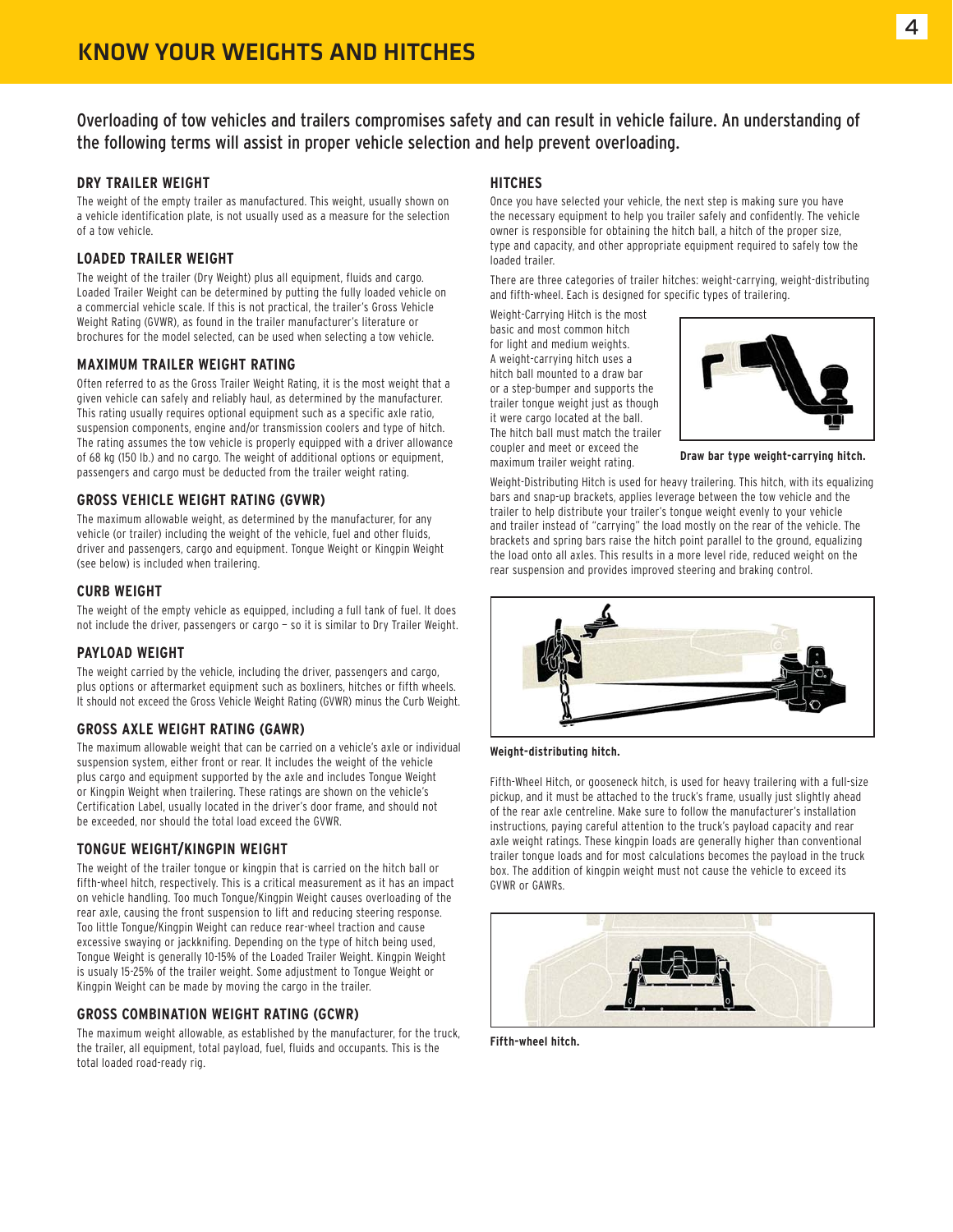#### **TRAILER LOADING**

Maximum trailer ratings are calculated based on a properly equipped tow vehicle with a driver as its only occupant. The weight of additional equipment, passengers or cargo will reduce the trailer rating. **In addition to the weight of the trailer, maximum trailer weight includes the weight of passengers, equipment and cargo in the tow vehicle, plus any cargo on the trailer.** The addition of the trailer's tongue weight (or fifth-wheel kingpin weight) must not cause the vehicle weights to exceed the Rear Gross Axle Weight Rating (RGAWR) or Gross Vehicle Weight Rating (GVWR). The tongue load of any trailer is an important weight to measure because it affects the total or gross vehicle weight of your vehicle as well as the front and rear axle loads.

If a weight-carrying or a weight-distributing hitch is used, the trailer tongue weight should be 10-15% of the total loaded trailer weight. The kingpin weight of fifth-wheel trailers is typically 15-25% of the loaded trailer weight. After you've loaded your trailer, weigh the trailer and then the tongue separately on a commercial scale to see if the weights are accurate. If they are not, some adjustment can be made by moving some cargo fore or aft in the trailer. **Do not exceed the maximum allowable tongue weight for your vehicle.** The weight of additional equipment, passengers or cargo in the tow vehicle will reduce the allowable tongue weight. Refer to the Owner's Manual for additional information. A Certification/Tire label can be found on the rear edge of the vehicle's driver-side door. The label shows the size of the original tires and the inflation pressures needed to obtain the gross



weight capacity of the vehicle. The GVWR (Gross Vehicle Weight Rating) and both front and rear GAWRs (Gross Axle Weight Ratings) are also indicated. Never exceed the GVWR, or the GAWR for either the front or rear axle.

#### **TRAILER BRAKES**

The towing vehicle's brake system is rated for safe operation at the GVWR and not the GCWR.

If the loaded trailer will weigh more than 450 kg (1000 lb.), it must have its own separate brakes when towing with a compact or mid-size truck, or an Express Van. The GM full-size pickups, sport-utilities and chassis cabs can haul trailers weighing up to 907 kg (2000 lb.) without a separate trailer brake system, where local regulations permit. Trailer brakes come in three main types:

**1. Electric actuation brakes** typically utilize the tow vehicle's battery power and the brake light circuit to trigger their function. They provide both automatic and manual control of electric trailer brakes. Recent versions have attempted to use a sensor in the tow vehicle's hydraulic system in order to vary trailer brake pressure in concert with the driver's input. The GM full-size pickups and sportutility vehicles with the available Z82 Trailering Special Equipment Package provide an under-dash provision for an Electronic Brake Controller (EBC) jumper harness. This special wiring harness, with 4 blunt cut wires, is included with the Trailering Package. It allows the EBC to electronically adjust brake pressure to the trailer brakes.

#### **TRAILERING AND THE LAW**

Trailering laws vary from place to place. A set-up that's legal in one province may not be legal in another, or in an American state. In some locations, you may be required to have a commercial driver's licence. It pays to check ahead when planning a trip to ensure your trailering rig meets the local requirements in all provinces and/or states you will be visiting.

**BE SURE AND READ THE TRAILERING INFORMATION FOUND IN YOUR VEHICLE OWNER'S MANUAL.**

**2. Hydraulic actuation brakes** tap into the tow vehicle's own brake system and are not recommended. Although brake modulation is very good, this method is restricted to large tow vehicles with high volume master cylinders and strongly assisted power brakes. Care must be taken to follow proper installation procedures or complete loss of braking may result. The trailer's brake parts must be able to withstand 3000 pounds per square inch of pressure and not use more than 0.02 cubic inches of fluid from the tow vehicle's master cylinder.

**3. Surge brakes** actuate hydraulic trailer brakes via a master cylinder mounted in the trailer coupler. As the vehicle slows, the trailer presses (or surges) against the hitch, operating the master cylinder and applying the brakes. Surge brakes are ideal for marine trailers where the wheels may be submerged. Surge brakes present problems when backing up, as they will lock on unless some manually actuated override is provided.

**NOTE:** Be sure to read and follow the instructions for the trailer brake controller so that it is installed, adjusted and maintained properly. Many jurisdictions require a "breakaway" device which activates the trailer brakes automatically in the event the trailer becomes detached.

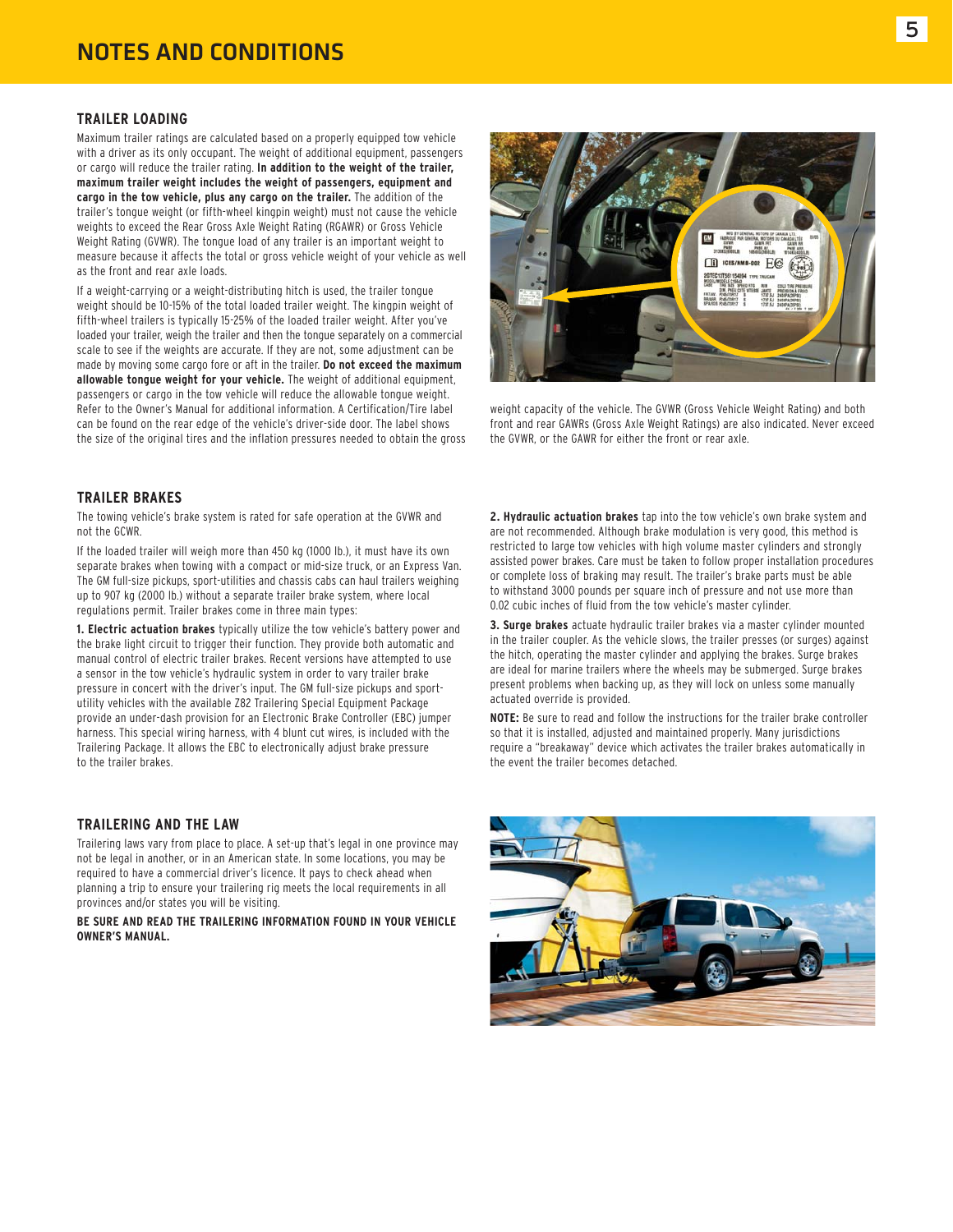#### **BALL HITCH TRAILERING WITH THE NEXT GENERATION SILVERADO 1500 PICKUPS**

| <b>ENGINE</b>                                         | Vortec 4.3L V6 (LU3)                   |                               | <b>Vortec 4.8L V8 (LY2)</b>            |                               | Vortec 5.3L V8 (LY5/LMG/LH6/LC9) $\frac{1}{2}$ |                               | <b>Vortec 6.0L V8 (L76)</b>            |                               |  |
|-------------------------------------------------------|----------------------------------------|-------------------------------|----------------------------------------|-------------------------------|------------------------------------------------|-------------------------------|----------------------------------------|-------------------------------|--|
| Horsepower<br>Torque (lb.-ft.)                        | 195 @ 4600<br>260 @ 2800               |                               | 295 @ 5600<br>305 @ 4800               |                               | 315 @ 5200<br>338 @ 4400                       |                               |                                        | 367 @ 5500<br>375 @ 4300      |  |
| <b>MODEL</b>                                          | <b>Max. Trailer</b><br>Weight kg (lb.) | <b>Axle Ratio</b><br>Required | <b>Max. Trailer</b><br>Weight kg (lb.) | <b>Axle Ratio</b><br>Required | <b>Max. Trailer</b><br>Weight kg (lb.)         | <b>Axle Ratio</b><br>Required | <b>Max. Trailer</b><br>Weight kg (lb.) | <b>Axle Ratio</b><br>Required |  |
| C10703 - Regular Cab<br>6' 6" Standard Box, 2WD       | 2177 (4800)<br>2404 (5300)             | 3.23<br>3.73                  | 2359 (5200)<br>3266 (7200)             | 3.23<br>3.73                  | 3266 (7200)<br>3720 (8200)                     | 3.42<br>3.73                  |                                        |                               |  |
| C10903 - Regular Cab<br>8' Long Box, 2WD              | 2132 (4700)<br>2359 (5200)             | 3.23<br>3.73                  | 2268 (5000)<br>3175 (7000)             | 3.23<br>3.73                  | 3175 (7000)<br>3629 (8000)                     | 3.42<br>3.73                  |                                        |                               |  |
| C10553 - Extended Cab<br>5' 8" Short Box, 2WD         | 1996 (4400)<br>2223 (4300)             | 3.23<br>3.73                  | 2177 (4800)<br>3084 (6800)             | 3.23<br>3.73                  | 3084 (6800)<br>3538 (7800)                     | 3.42<br>3.73                  | 4037 (8900)                            | 3.73                          |  |
| C10753 - Extended Cab<br>6' 6" Standard Box, 2WD      | 1950 (4300)<br>2177 (4800)             | 3.23<br>3.73                  | 2132 (4700)<br>3039 (6700)             | 3.23<br>3.73                  | 3039 (6700)<br>3493 (7700)                     | 3.42<br>3.73                  | 3992 (8800)                            | 3.73                          |  |
| C10753 Extended Cab<br>6' 6" Standard Box, 2WD - NHT* |                                        |                               |                                        |                               |                                                |                               | 4672 (10,300)                          | 3.73                          |  |
| C10953 - Extended Cab<br>8' Long Box, 2WD             |                                        |                               |                                        |                               | 2448 (6500)<br>3402 (7500)                     | 3.42<br>3.73                  |                                        |                               |  |
| <b>C10543 - Crew Cab</b><br>5' 8" Short Box, 2WD      |                                        |                               | 2087 (4600)<br>2994 (6600)             | 3.23<br>3.73                  | 2994 (6600)<br>3417 (7600)                     | 3.42<br>3.73                  | 3946 (8700)                            | 3.73                          |  |
| C10543 - Crew Cab<br>5' 8" Short Box, 2WD - NHT*      |                                        |                               |                                        |                               |                                                |                               | 4627 (10,200)                          | 3.73                          |  |
| K10703 - Regular Cab<br>6' 6" Standard Box, 4x4       | 2313 (5100)                            | 3.73                          | 2676 (5900)<br>3583 (7900)             | 3.42<br>4.10                  | 3583 (7900)<br>4037 (8900)                     | 3.73<br>4.10                  |                                        |                               |  |
| K10903 - Regular Cab<br>8' Long Box, 4x4              | 2177 (4800)                            | 3.73                          | 2676 (5900)<br>3583 (7900)             | 3.42<br>4.10                  | 3583 (7900)<br>4037 (8900)                     | 3.73<br>4.10                  |                                        |                               |  |
| K10553 - Extended Cab<br>5' 8" Short Box, 4x4         |                                        |                               | 2595 (5500)<br>3402 (7500)             | 3.42<br>4.10                  | 3402 (7500)<br>3856 (8500)                     | 3.73<br>4.10                  | 3900 (8600)                            | 3.73                          |  |
| K10753 - Extended Cab<br>6' 6" Standard Box, 4x4      |                                        |                               | 2495 (5500)<br>3402 (7500)             | 3.42<br>4.10                  | 3402 (7500)<br>3856 (8500)                     | 3.73<br>4.10                  | 3856 (8500)                            | 3.73                          |  |
| K10753 Extended Cab<br>6' 6" Standard Box, 4x4 - NHT* |                                        |                               |                                        |                               |                                                |                               | 4763 (10,500)                          | 4.10                          |  |
| K10953 - Extended Cab<br>8' Long Box, 4x4             |                                        |                               |                                        |                               | 3311 (7300)<br>3765 (8300)                     | 3.73<br>4.10                  |                                        |                               |  |
| K10543 - Crew Cab<br>5' 8" Short Box, 4x4             |                                        |                               | 2449 (5400)<br>3357 (7400)             | 3.42<br>4.10                  | 3402 (7500)<br>3856 (8500)                     | 3.73<br>4.10                  | 3856 (8500)                            | 3.73                          |  |
| K10543 - Crew Cab<br>5' 8" Short Box, 4x4 - NHT*      |                                        |                               |                                        |                               |                                                |                               | 4763 (10,500)                          | 4.10                          |  |

### **FIFTH-WHEEL TRAILERING WITH THE NEXT GENERATION SILVERADO 1500 PICKUPS**

| <b>ENGINE/TRANSMISSION</b>                             | <b>Vortec 4.8L V8 (LY2)</b>             |                        | Vortec 5.3L V8 (ALL)                    |                               |                                         | <b>Vortec 6.0L V8 (L76)</b> |
|--------------------------------------------------------|-----------------------------------------|------------------------|-----------------------------------------|-------------------------------|-----------------------------------------|-----------------------------|
| <b>MODEL</b>                                           | <b>Max. Trailer</b><br>Weight, kg (lb.) | Axle Ratio<br>Required | <b>Max. Trailer</b><br>Weight, kg (lb.) | <b>Axle Ratio</b><br>Required | <b>Max. Trailer</b><br>Weight, kg (lb.) | Axle Ratio<br>Required      |
| C10703 Regular Cab<br>6' 6" Standard Box, 2WD          | 3266 (7200)                             | 3.73                   | 3266 (7200)<br>3720 (8200)              | 3.42<br>3.73                  |                                         |                             |
| C10903 Regular Cab<br>8' Long Box, 2WD                 | 3175 (7000)                             | 3.73                   | 3175 (7000)<br>3629 (8000)              | 3.42<br>3.73                  |                                         |                             |
| C10753 Extended Cab<br>6' 6" Standard Box, 2WD         | 3039 (6700)                             | 3.73                   | 3039 (6700)<br>3493 (7700)              | 3.42<br>3.73                  | 3992 (8800)                             | 3.73                        |
| C10753 Extended Cab<br>6' 6" Standard Box, 2WD - NHT*: |                                         |                        |                                         |                               | 4672 (10,300)                           | 3.73                        |
| C10953 Extended Cab<br>8' Long Box, 2WD                |                                         |                        | 2948 (6500)<br>3402 (7500)              | 3.42<br>3.73                  |                                         |                             |
| K10703 Regular Cab<br>6' 6" Standard Box, 4x4          | 3311 (7300)                             | 4.10                   | 3311 (7300)<br>3765 (8300)              | 3.73<br>4.10                  |                                         |                             |
| K10903 Regular Cab<br>8' Long Box, 4x4                 | 3583 (7900)                             | 4.10                   | 3583 (7900)<br>4037 (8900)              | 3.73<br>4.10                  |                                         |                             |
| K10753 Extended Cab<br>6' 6" Standard Box, 4x4         | 3402 (7500)                             | 4.10                   | 3402 (7500)<br>3856 (8500)              | 3.73<br>4.10                  | 3900 (8600)                             | 3.73                        |
| K10753 Extended Cab<br>6' 6" Standard Box, 4x4 - NHT*  |                                         |                        |                                         |                               | 4763 (10,500)                           | 4.10                        |
| K10953 Extended Cab<br>8' Long Box, 4x4                |                                         |                        | 3266 (7200)<br>3720 (8200)              | 3.73<br>4.10                  |                                         |                             |

\*With optional VortecMAX Performance Package (NHT). **Notes:** Please refer to the cautions and restrictions shown in the notes in the Silverado 1500 section on page 8.

### **GROSS COMBINATION WEIGHT RATING (GCWR) – 1500 SERIES**

| GCWR kg (lb.)               | 4309 (9500) | 4536 (10.000) | 4990 (11.000) | 5443 (12.000) | 5897 (13.000)                          | 6350 (14.000)     | 7031 (15.500)     | 7258 (16,000)     |
|-----------------------------|-------------|---------------|---------------|---------------|----------------------------------------|-------------------|-------------------|-------------------|
| <b>ENGINE</b>               |             |               |               |               | AXLE RATIO WITH AUTOMATIC TRANSMISSION |                   |                   |                   |
| <b>Vortec 4.3L V6 (LU3)</b> | 3.23        | 3.73          |               |               |                                        |                   |                   |                   |
| <b>Vortec 4.8L V8 (LY2)</b> |             | 3.23          | 3.42          | 3.73          | 4.10                                   |                   |                   |                   |
| Vortec 5.3L V8 (ALL)        |             |               |               | 3.42          | 3.73                                   | 4.10              |                   |                   |
| <b>Vortec 6.0L V8 (L76)</b> |             |               |               |               |                                        | 3.73 <sup>1</sup> | 3.73 <sup>2</sup> | 4.10 <sup>3</sup> |

'Not available with VortecMAX Performance Package (NHT). <sup>2</sup>2WD models with VortecMAX Performance Package (NHT). <sup>3</sup>4x4 models with VortecMAX Performance Package (NHT).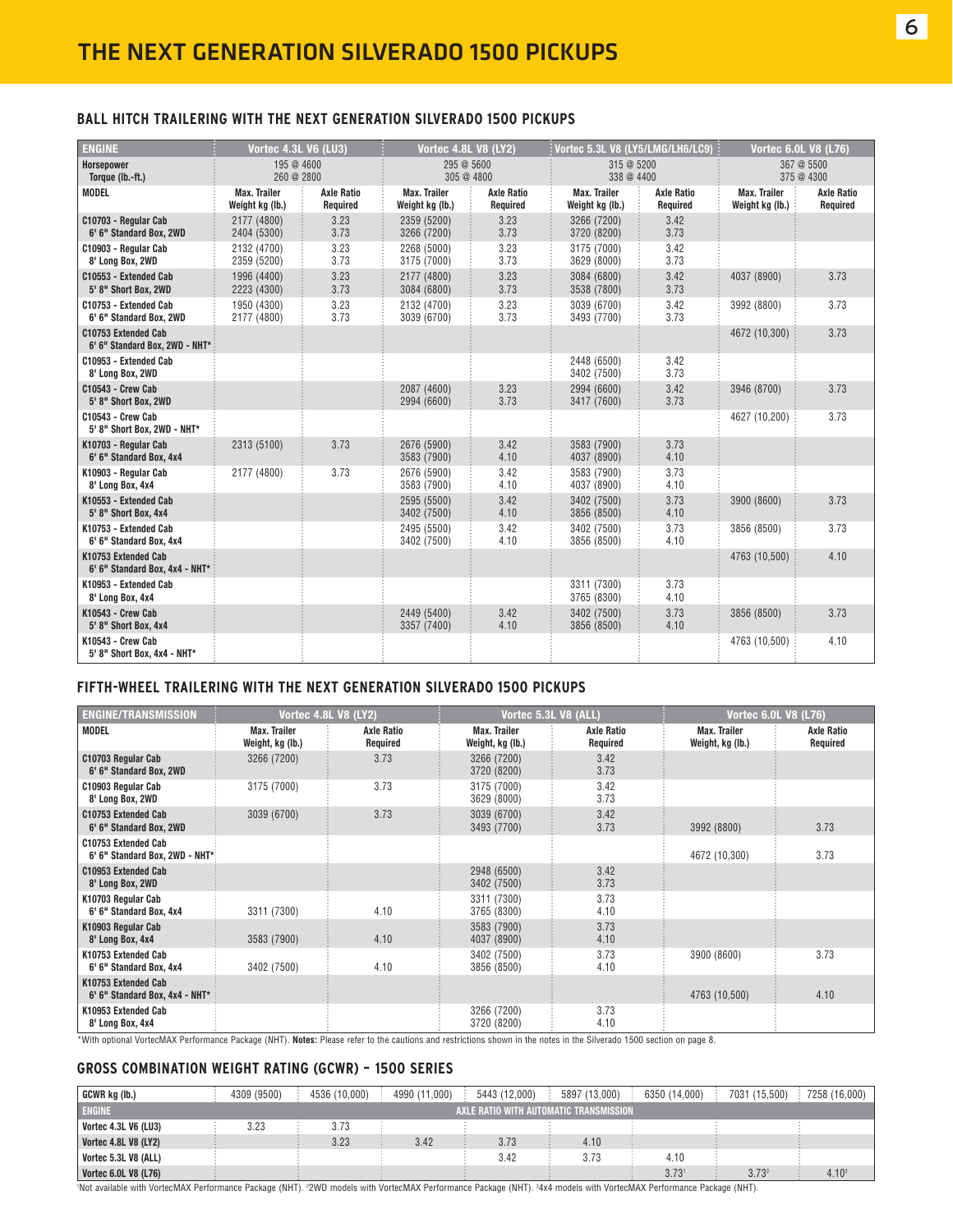#### **TRAILERING WITH THE NEXT GENERATION SILVERADO 2500HD AND 3500HD PICKUPS**

|                                                           |                                        | <b>BALL HITCH TRAILERING</b>           |                                        | FIFTH-WHEEL TRAILERING          |
|-----------------------------------------------------------|----------------------------------------|----------------------------------------|----------------------------------------|---------------------------------|
| <b>ENGINE/TRANSMISSION</b>                                | Vortec 6.0L V8 (LY6)                   | Duramax 6.6L V8 Diesel (LMM)           | Vortec 6.0L V8 (LY6)                   | Duramax 6.6L V8 Diesel (LMM)    |
|                                                           | <b>Automatic 6-speed (MYD)</b>         | Automatic 6-speed (MW7)                | <b>Automatic 6-speed (MYD)</b>         | Automatic 6-speed (MW7)         |
| Horsepower<br>Torque (lb.-ft.)                            | 353 @ 5400<br>373 @ 4400               | 365 @ 3200<br>660 @ 1600               | 353 @ 5400<br>373 @ 4400               | 365 @ 3200<br>660 @ 1600        |
| MODEL                                                     | <b>Max. Trailer</b><br>Weight kg (lb.) | <b>Max. Trailer</b><br>Weight kg (lb.) | <b>Max. Trailer</b><br>Weight kg (lb.) | Max. Trailer<br>Weight kg (lb.) |
| 2500HD - 4173 kg (9200 lb.) GVWR                          |                                        |                                        |                                        |                                 |
| C20903 - Regular Cab<br>Long Box, 2WD                     | 5851 (12,900)                          | 5897 (13,000)                          | 5851 (12,900)                          | 7167 (15,800)                   |
| C20753 - Extended Cab<br><b>Standard Box, 2WD</b>         | 5761 (12,700)                          | 5897 (13,000)                          | 5761 (12,700)                          | 6985 (15,400)                   |
| C20953 - Extended Cab<br>Long Box, 2WD                    | 4670 (12,500)                          | 5897 (13,000)                          | 4670 (12,500)                          | 6804 (15,000)                   |
| C20743 - Crew Cab<br><b>Standard Box, 2WD</b>             | 4670 (12,500)                          | 5897 (13,000)                          | 4670 (12,500)                          | 6895 (15,200)                   |
| <b>C20943 - Crew Cab</b><br>Long Box, 2WD                 | 5625 (12,400)                          | 5897 (13,000)                          | 5625 (12,400)                          | 6532 (14,400)                   |
| K20903 - Regular Cab<br>Long Box, 4x4                     | 5761 (12,700)                          | 5897 (13,000)                          | 5761 (12,700)                          | 7031 (15,500)                   |
| K20753 - Extended Cab<br><b>Standard Box, 4x4</b>         | 5625 (12,400)                          | 5897 (13,000)                          | 5625 (12,400)                          | 6486 (14,300)                   |
| K20953 - Extended Cab<br>Long Box, 4x4                    | 5534 (12,200)                          | 5897 (13,000)                          | 5534 (12,200)                          | 6078 (13,400)                   |
| K20743 - Crew Cab<br><b>Standard Box, 4x4</b>             | 5579 (12,300)                          | 5897 (13,000)                          | 5579 (12,300)                          | 6169 (13,600)                   |
| K20943 - Crew Cab<br>Long Box, 4x4                        | 5489 (12,100)                          | 5897 (13,000)                          | 5489 (12,100)                          | 5670 (12,500)                   |
| 3500HD - 4491 kg (9900 lb.) GVWR with Single Rear Wheels. |                                        |                                        |                                        |                                 |
| C30953 - Extended Cab<br>Long Box, 2WD                    | 5534 (12,200)                          | 5897 (13,000)                          | 5534 (12,200)                          | 6849 (15,100)                   |
| C30943 - Crew Cab<br>Long Box, 2WD                        | 5489 (12,100)                          | 5897 (13,000)                          | 5489 (12,100)                          | 7439 (16,400)                   |
| K30903 - Regular Cab<br>Long Box, 4x4                     | 5625 (12,400)                          | 5897 (13,000)                          | 5625 (12,400)                          | 6940 (15,300)                   |
| K30953 - Extended Cab<br>Long Box, 4x4                    | 5443 (12,000)                          | 5897 (13,000)                          | 5443 (12,000)                          | 6759 (14,900)                   |
| K30943 - Crew Cab<br>Long Box, 4x4                        | 5352 (11,800)                          | 5897 (13,000)                          | 5352 (11,800)                          | 6623 (14,600)                   |
| 3500HD - 4171 kg (11,400 lb.) GVWR with Dual Rear Wheels. |                                        |                                        |                                        |                                 |
| C30953 - Extended Cab<br>Long Box, 2WD                    | 5443 (12,000)                          | 5897 (13,000)                          | 5443 (12,000)                          | 7394 (16,300)                   |
| C30943 - Crew Cab<br>Long Box, 2WD                        | 5352 (11,800)                          | 5897 (13,000)                          | 5352 (11,800)                          | 7348 (16,200)                   |
| K30903 - Regular Cab<br>Long Box, 4x4                     | 5534 (12,200)                          | 5897 (13,000)                          | 5534 (12,200)                          | 7484 (16,500)                   |
| K30953 - Extended Cab<br>Long Box, 4x4                    | 5307 (11,700)                          | 5897 (13,000)                          | 5307 (11,700)                          | 7358 (16,000)                   |
| K30943 - Crew Cab<br>Long Box, 4x4                        | 5262 (11,600)                          | 5897 (13,000)                          | 5262 (11,600)                          | 7212 (15,900)                   |

#### **NOTES:**

**• The maximum allowable Gross Combination Weight Ratings (GCWR) are;** 

**- 8392 kg (18,500 lb.) with the Vortec 6.0L V8 (LY6)**

- **9979 kg (22,000 lb.) with the Duramax 6.6L V8 Diesel with Single Rear Wheels (SRW).**
- **10,600 kg (23,500 lb.) with the Duramax 6.6L V8 Diesel with Dual Rear Wheels (DRW).**

**- All 2500HD and 3500HD Series have an automatic transmission and a 3.73 axle ratio as standard equipment.**

- **Use this GCWR information when calculating the trailering capacity for Chassis Cabs/Box Delete (option ZW9) models. The GCWR includes the total loaded weight of the truck, the body and the trailer.**
- **The 2500HD and 3500HD models have a weight-carrying hitch limit of 3402 kg (7500 lb.) and require a weight-distributing hitch with trailer weights in excess of this limit.**
- **Fifth-wheel kingpin loads are higher than ball hitch trailer tongue loads, so careful attention must be given to the truck's payload capacity and rear axle weight ratings (GAWR). Subtract the tow vehicle's weight plus passenger and cargo weights from the GVWR to determine the available payload and/or kingpin weight allowance.**
- **Trailering kingpin weight should be 15-25% of loaded trailer weight.**
- **Trailering capacity may be limited by the tow vehicle's ability to carry the kingpin weight without exceeding the GVWR or rear GAWR.**
- **The Integrated Trailer Brake Control (option JL1) is new for 2007 in combination with the Trailering Special Equipment Package (option Z82). This facilitates hook-up of electric trailer brakes and provides excellent brake modulation.**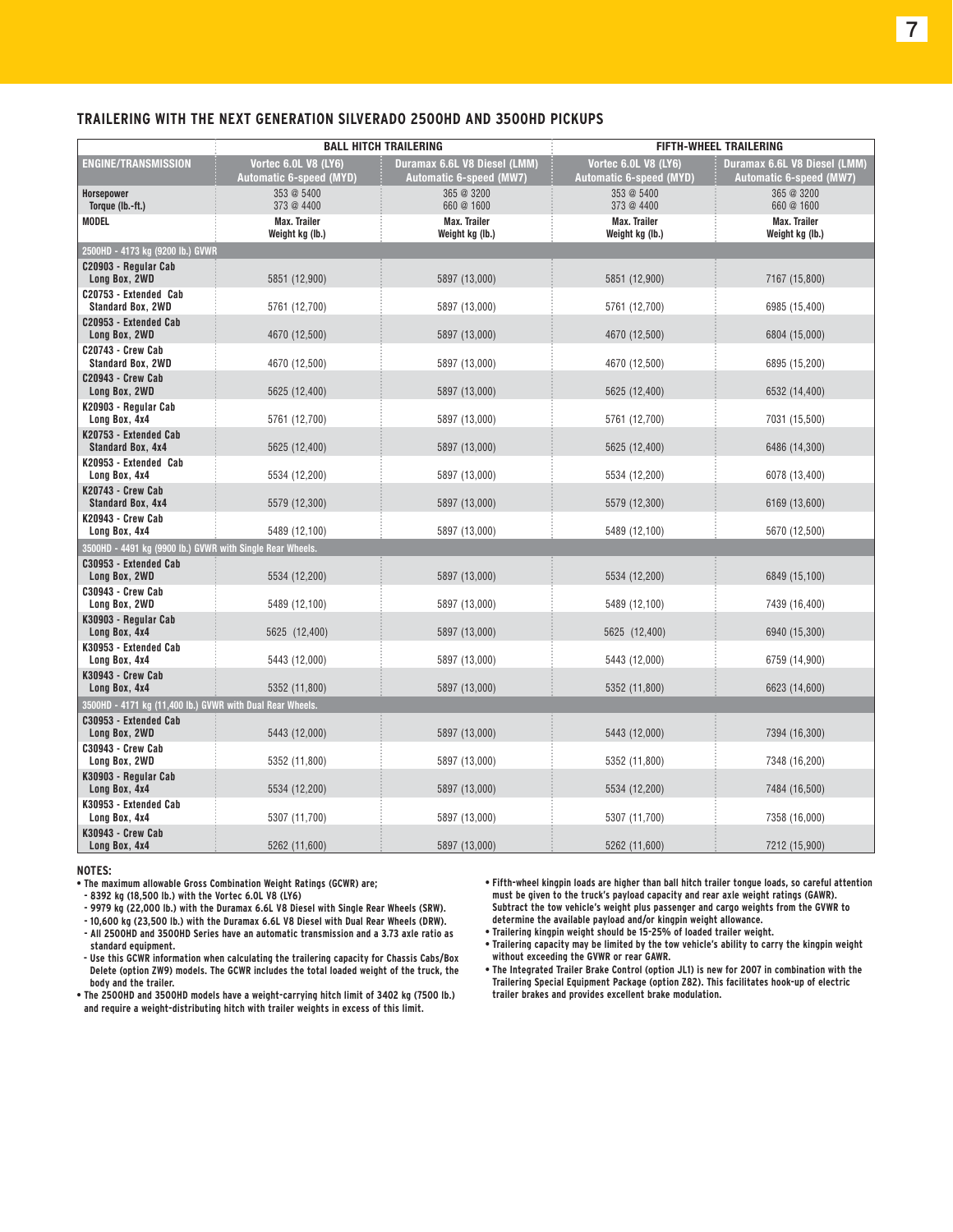#### **BALL HITCH TRAILERING WITH SILVERADO 1500 AND 1500HD — AUTOMATIC TRANSMISSION**

| <b>ENGINE</b>                                                  | <b>Vortec 4.3L V6 (LU3)</b>            |                               | Vortec 4.8L V8 (LR4)                      |                               | Vortec 5.3L V8 (LM7/L59)                  |                                  |                                        | Vortec 6.0L V8 (LQ4/LQ9)                                         |
|----------------------------------------------------------------|----------------------------------------|-------------------------------|-------------------------------------------|-------------------------------|-------------------------------------------|----------------------------------|----------------------------------------|------------------------------------------------------------------|
| Horsepower<br>Torque (lb.-ft.)                                 | 195 @ 4000<br>260 @ 2800               |                               | 285 @ 5200<br>295 @ 4000                  |                               | 295 @ 5200<br>335 @ 4000                  |                                  |                                        | LQ4 - 300 @ 4400<br>360 @ 4000<br>LQ9 - 345 @ 5200<br>380 @ 4000 |
| <b>MODEL</b>                                                   | <b>Max. Trailer</b><br>Weight kg (lb.) | <b>Axle Ratio</b><br>Required | Max. Trailer<br>Weight kg (lb.)           | <b>Axle Ratio</b><br>Required | <b>Max. Trailer</b><br>Weight kg (lb.)    | <b>Axle Ratio</b><br>Required    | <b>Max. Trailer</b><br>Weight kg (lb.) | <b>Axle Ratio</b><br>Required                                    |
| C15703 - Regular Cab<br>6' 6" Standard Box, 2WD                | 2268 (5000)                            | 3.23                          | 2903 (6400)<br>3357 (7400)                | 3.23<br>3.73                  | 3357 (7400)<br>3810 (8400)                | 3.23<br>3.73                     |                                        |                                                                  |
| C15903 - Regular Cab<br>8' Long Box, 2WD                       | 2177 (4800)                            | 3.23                          | 2812 (6200)<br>3266 (7200)                | 3.23<br>3.73                  | 3266 (7200)<br>3720 (8200)                | 3.23<br>3.73                     |                                        |                                                                  |
| C15553 - Extended Cab<br>5' 8" Short Box, 2WD                  |                                        |                               |                                           |                               | 3175 (7000)<br>3629 (8000)                | 3.23<br>3.73                     |                                        |                                                                  |
| C15753 - Extended Cab<br>6' 6" Standard Box, 2WD               | 2087 (4600)<br>2313 (5100)             | 3.23<br>3.73                  | 2676 (5900)<br>3130 (6900)                | 3.23<br>3.73                  | 3130 (6900)<br>3583 (7900)                | 3.23<br>3.73                     | 3538 (7800)<br>4717 (10,400)*          | 3.23<br>4.10                                                     |
| C15753 - Extended Cab 6' 6"<br><b>Standard Box, 2WD-Hybrid</b> |                                        |                               |                                           |                               | 3039 (6700)<br>3493 (7700)                | 3.23<br>3.73                     |                                        |                                                                  |
| C15753 - Extended Cab<br>6' 6" Standard Box, 2WD - SS          |                                        |                               |                                           |                               |                                           |                                  | 3402 (7500)                            | 3.73                                                             |
| C15953 - Extended Cab<br>8' Long Box, 2WD                      |                                        |                               | 2631 (5800)<br>3084 (6800)                | 3.23<br>3.73                  | 3084 (6800)<br>3538 (7800)                | 3.23<br>3.73                     |                                        |                                                                  |
| C15543 - Crew Cab<br>5' 8" Short Box, 2WD                      |                                        |                               | 2586 (5700)                               | 3.23                          | 3039 (6700)<br>3493 (7700)                | 3.23<br>3.73                     | 4581 (10,000)*                         | 3.73                                                             |
| C15743HD - Crew Cab<br>6' 6" Standard Box, 2WD                 |                                        |                               |                                           |                               |                                           |                                  | 3765 (8300)<br>4672 (10,300)           | 3.73<br>4.10                                                     |
| K15703 - Regular Cab<br>6' 6" Standard Box, 4x4                | 2313 (5100)                            | 3.73                          | 3221 (7100)<br>3221 (7100)<br>3674 (8100) | 3.42<br>3.73<br>4.10          | 3674 (8100)<br>3674 (8100)<br>4128 (9100) | 3.42<br>3.73<br>4.10             |                                        |                                                                  |
| K15903 - Regular Cab<br>8' Long Box, 4x4                       | 2268 (5000)                            | 3.73                          | 3130 (6900)<br>3130 (6900)<br>3583 (7900) | 3.42<br>3.73<br>4.10          | 3583 (7900)<br>3583 (7900)<br>4037 (8900) | 3.42<br>3.73<br>4.10             |                                        |                                                                  |
| K15553 - Extended Cab<br>5' 8" Short Box, 4x4                  |                                        |                               |                                           |                               | 3493 (7700)<br>3493 (7700)<br>3946 (8700) | 3.42<br>3.73<br>4.10             |                                        |                                                                  |
| K15753 - Extended Cab<br>6' 6" Standard Box, 4x4               |                                        |                               | 3039 (6700)<br>3039 (6700)<br>3493 (7700) | 3.42<br>3.73<br>4.10          | 3493 (7700)<br>3493 (7700)<br>3946 (8700) | $3.42**$<br>$3.73**$<br>$4.10**$ | 4536 (10,000)*                         | 4.10                                                             |
| K15753 - Extended Cab 6' 6"<br>Standard Box, 4x4 - Hybrid      |                                        |                               |                                           |                               | 3357 (7400)<br>3357 (7400)                | 3.42<br>3.73                     |                                        |                                                                  |
| K15953 - Extended Cab<br>8' Long Box, 4x4                      |                                        |                               | 2948 (6500)<br>2948 (6500)<br>3402 (7500) | 3.42<br>3.73<br>4.10          | 3402 (7500)<br>3402 (7500)<br>3856 (8500) | 3.42<br>3.73<br>4.10             |                                        |                                                                  |
| K15543 - Crew Cab<br>5' 8" Short Box, 4x4                      |                                        |                               | 2903 (6400)                               | 3.73                          | 3357 (7400)<br>3357 (7400)<br>3810 (8400) | 3.42<br>3.73<br>4.10             | 4491 (9900)*                           | 4.10                                                             |
| K15743HD - Crew Cab<br>6' 6" Standard Box, 4x4                 |                                        |                               |                                           |                               |                                           |                                  | 3583 (7900)<br>4491 (9900)             | 3.73<br>4.10                                                     |

\*With optional VortecMAX Performance Package (NHT). \*\*Vortec 5.3L V8 develops 310 horsepower in this application (L33 with aluminum block).

#### **NOTES:**

- **Any Silverado pickup can tow a 907 kg (2000 lb.) trailer without special equipment.**
- **Weight-Carrying Hitch Limit: 2268 kg (5000 lb.) trailer with 272 kg (600 lb.) tongue weight. • A Weight-Distributing Hitch and Sway Control is required over 2268 kg (5000 lb.) Trailer Weight.**
- **Silverado 1500 models are limited to 2268 kg (5000 lb.) trailer rating unless equipped with Heavy-Duty (Z85), High Performance (Z60), Ride Control (ZX3) or Off-road Suspension Package (Z71).**
- **Ball hitch trailers over 2268 kg (5000 lb.) require optional Trailering Special Equipment (Z82), which includes a weight-distributing hitch platform, extra capacity transmission cooling, if not already equipped, a high capacity air cleaner, an electric brake control wiring harness and a heavy-duty 8-lead wiring harness with a 7-pin connector.**
- **Trailer tongue weight should be 10-15% of the total loaded trailer weight (up to 454 kg (1000 lb.) on 1500 models – 543 kg (1200 lb.) on models with option NHT, VortecMAX Performance Package – 680 kg (1500 lb.) on 1500HD models).**
- **Addition of trailer tongue or kingpin weight must not cause the vehicle weights to exceed the Rear Gross Axle Weight Rating (RGAWR) or Gross Vehicle Weight Rating (GVWR).**
- **Trailer 5th-wheel kingpin weight should be 15-25% of the total loaded trailer weight (up to 680 kg (1500 lb.) on 1500 models – 1134 kg (2500 lb.) on 1500HD models). Fifth-wheel trailers have a greater percentage of their weight on the kingpin (tongue load) than a conventional trailer. Because of this, greater attention must be given to the maximum allowable payload and GVWR.**
- **1500 Short Box models are neither designed or intended to tow 5th-wheel or gooseneck trailers.**

Caution must be used when selecting a Silverado 1500 model to tow fifth-wheel trailers due to limited payload and rear axle capacity to handle typical kingpin weights. Payload capacity is reduced by the added weight of additional optional equipment plus passengers and cargo in the tow vehicle. Silverado 1500 models can tow 5th-wheel trailers, within the limits shown on page 9, as long as the kingpin weight does not cause the vehicle to exceed the GVWR or GAWRs.

#### **GROSS COMBINATION WEIGHT RATINGS (GCWR) – 1500 AND 1500HD SERIES**

| <b>GCWR</b> ka<br>(Ib.)                                 |                                     | 3856<br>(8500) |  | 4082<br>(9000) |  | 4309<br>(9500) |  | 4536<br>(10,000) |  | 4990<br>(11,000) |  | 5443<br>(12.000) | 5897<br>(13,000) | 6350<br>(14,000) | 7031<br>(15, 500) | 7258<br>(16,000) |
|---------------------------------------------------------|-------------------------------------|----------------|--|----------------|--|----------------|--|------------------|--|------------------|--|------------------|------------------|------------------|-------------------|------------------|
| <b>ENGINE</b><br>AXLE RATIO WITH AUTOMATIC TRANSMISSION |                                     |                |  |                |  |                |  |                  |  |                  |  |                  |                  |                  |                   |                  |
| Vortec 4.3L V6 (LU3)                                    |                                     |                |  |                |  | 3.23           |  | 3.73             |  |                  |  |                  |                  |                  |                   |                  |
| <b>Vortec 4.8L V8 (LR4)</b>                             |                                     |                |  |                |  |                |  |                  |  | 3.23             |  | 3.42/3.73        | 4.10             |                  |                   |                  |
| Vortec 5.3L V8 (ALL)                                    |                                     |                |  |                |  |                |  |                  |  |                  |  | 3.23             | 3.42/3.73        | 4.10             |                   |                  |
| <b>Vortec 6.0L V8 (LQ9)</b>                             |                                     |                |  |                |  |                |  |                  |  |                  |  |                  | 3.73             |                  | $3.73/4.10*$      |                  |
| <b>Vortec 6.0L V8 (LQ4)</b>                             |                                     |                |  |                |  |                |  |                  |  |                  |  |                  |                  | 3.73             |                   | 4.10             |
| <b>ENGINE</b>                                           | AXLE RATIO WITH MANUAL TRANSMISSION |                |  |                |  |                |  |                  |  |                  |  |                  |                  |                  |                   |                  |
| Vortec 4.3L V6 (LU3)                                    |                                     | 3.23           |  | 3.73           |  |                |  |                  |  |                  |  |                  |                  |                  |                   |                  |

7031 kg (15,500 lb.) on models with option NHT, VortecMAX Performance Package.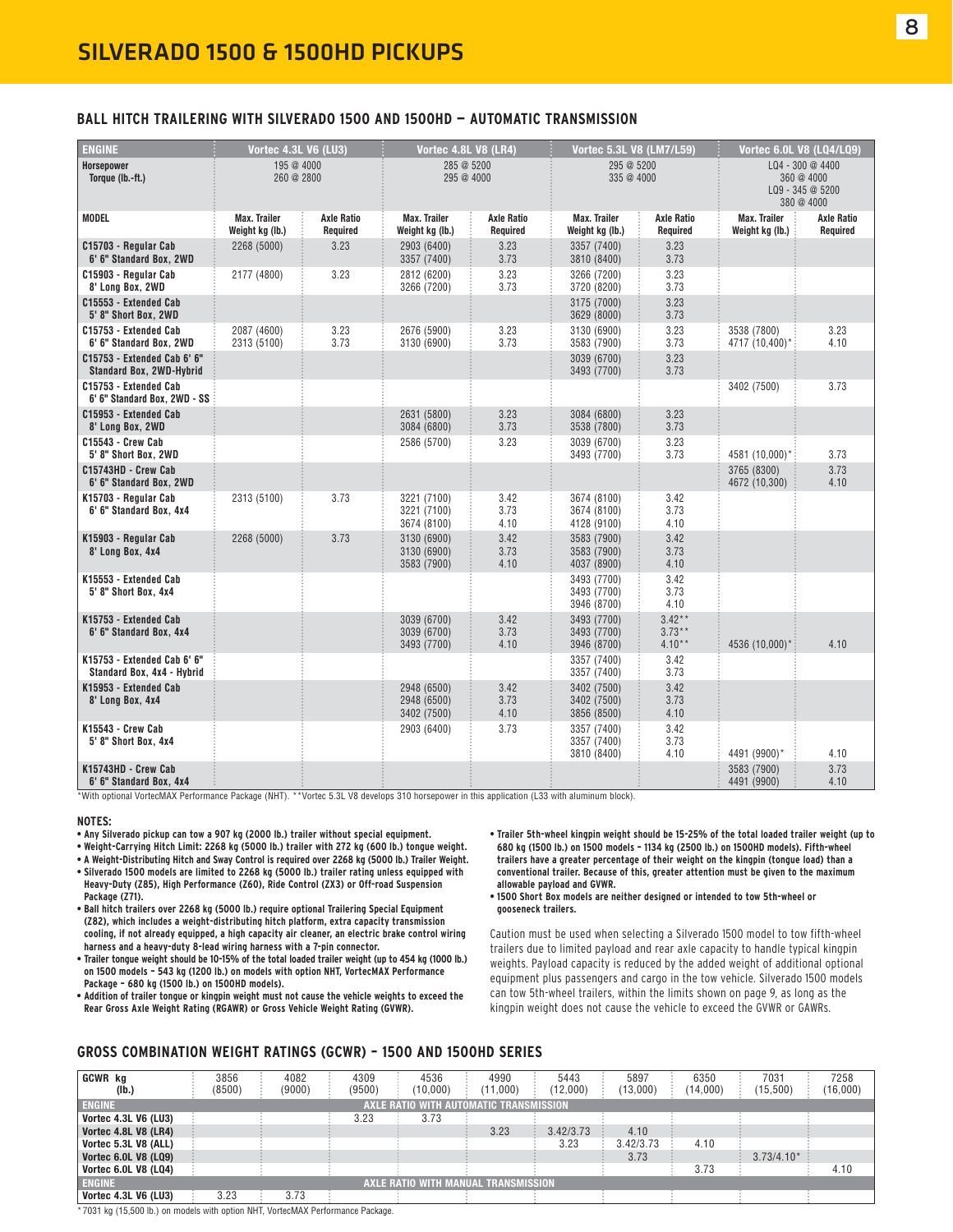Chevrolet recommends that you specify a 4-speed automatic transmission with overdrive for your 1500 Series Silverado if you plan to tow with it. Trailer ratings for vehicles equipped with a manual transmission are generally reduced as shown below and on the GCWR chart on page 8. Note that the Vortec 4.3L V6 is the only engine currently available with a manual transmission.

#### **BALL HITCH TRAILERING WITH SILVERADO 1500 PICKUPS — MANUAL TRANSMISSION**

| <b>ENGINE</b>                                  | <b>VORTEC 4.3L V6</b>            |                               |
|------------------------------------------------|----------------------------------|-------------------------------|
| <b>MODEL</b>                                   | Max. Trailer<br>Weight, kg (lb.) | <b>Axle Ratio</b><br>Required |
| C15703 Regular Cab<br><b>Standard Box, 2WD</b> | 1814 (4000)                      | 3.23                          |
| C15903 Regular Cab<br>Long Box, 2WD            | 1724 (3800)                      | 3.23                          |
| K15703 Regular Cab<br><b>Standard Box, 4x4</b> | 1860 (4100)                      | 3.73                          |
| K15903 Regular Cab<br>Long Box, 4x4            | 1814 (4000)                      | 3.73                          |

A 1500 Extended Cab with the available VortecMAX Performance Package makes an ideal family tow vehicle. With a GVWR of up to 2903 kg (6400 lb.), a towing capacity of 4717 kg (10,400 lb.) on 2WD models and a 345-hp VortecMAX V8 engine, it can handle most trailering duties with ease. Refer to the information on page 8 for details.

#### **FIFTH-WHEEL TRAILERING WITH SILVERADO 1500 AND 1500HD PICKUPS — AUTOMATIC TRANSMISSION**

| ENGINE/TRANSMISSION                             | <b>VORTEC 4.8L V8</b>              |                                | <b>VORTEC 5.3L V8</b>                                        |                    | <b>VORTEC 6.0L V8</b>                               |                               |
|-------------------------------------------------|------------------------------------|--------------------------------|--------------------------------------------------------------|--------------------|-----------------------------------------------------|-------------------------------|
| <b>MODEL</b>                                    | Max. Trailer<br>Weight, kg (lb.) : | <b>Axle Ratio:</b><br>Required | Max. Trailer<br>$\frac{1}{2}$ Weight, kg (lb.) $\frac{1}{2}$ | <b>Axle Ratio:</b> | Max. Trailer<br><b>Required : Weight, kg (lb.):</b> | <b>Axle Ratio</b><br>Required |
| C15703 Regular Cab<br><b>Standard Box, 2WD</b>  | 2903 (6400)<br>3357 (7400)         | 3.23<br>3.73                   | 3357 (7400)<br>3810 (8400)                                   | 3.23<br>3.73       |                                                     |                               |
| C15903 Regular Cab<br>Long Box, 2WD             | 2812 (6200)<br>3266 (7200)         | 3.23<br>3.73                   | 3266 (7200)<br>3720 (8200)                                   | 3.23<br>3.73       |                                                     |                               |
| C15753 Extended Cab<br><b>Standard Box, 2WD</b> | 2676 (5900)<br>3084 (6800)         | 3.23<br>3.73                   | 3084 (6800)<br>3084 (6800)                                   | 3.23<br>3.73       | 3130 (6900)*                                        | 4.10                          |
| C15953 Extended Cab<br>Long Box, 2WD            | 2631 (5800)<br>3084 (6800)         | 3.23<br>3.73                   | 3084 (6800)<br>3447 (7600)                                   | 3.23<br>3.73       |                                                     |                               |
| C15743HD Crew Cab<br><b>Standard Box, 2WD</b>   |                                    |                                |                                                              |                    | 3765 (8300)<br>4672 (10,300)                        | 3.73<br>4.10                  |
| K15703 Regular Cab<br><b>Standard Box, 4x4</b>  | 3220 (7100)<br>3311 (7300)         | 3.42/3.73<br>4.10              | 3311 (7300)<br>3311 (7300)                                   | 3.42/3.73<br>4.10  |                                                     |                               |
| K15903 Regular Cab<br>Long Box, 4x4             | 3130 (6900)<br>3583 (7900)         | 3.42/3.73<br>4.10              | 3583 (7900)<br>3765 (8300)                                   | 3.42/3.73<br>4.10  |                                                     |                               |
| K15753 Extended Cab<br><b>Standard Box, 4x4</b> | 3039 (6700)<br>3130 (6900)         | 3.42/3.73<br>4.10              | 3131 (6900)<br>3131 (6900)                                   | 3.42/3.73<br>4.10  |                                                     |                               |
| K15743HD Crew Cab<br><b>Standard Box, 4x4</b>   |                                    |                                |                                                              |                    | 3583 (7900)<br>4491 (9900)                          | 3.73<br>4.10                  |

\*With optional VortecMAX Performance Package (NHT).

#### **VORTECMAX PERFORMANCE PACKAGE**

The VortecMAX Performance Package, (option NHT), adds an extra measure of capability and toughness to selected 1500 series pickups. This Performance Package provides a trailer rating of up to 4763 kg (10,500 lb.) with the Next Generation Silverado 4x4 Extended and Crew Cab models. It's available on 1500 2WD and 4x4 Extended Cab standard box and Crew Cab short box models and includes the following equipment;

- Vortec 6.0L V8 engine that develops 345 hp and 380 lb.-ft. of torque and on the next generation Silverado develops 367 hp and 375 lb.-ft. of torque
- Engine oil cooling system for extended engine life in severe service applications
- 4-speed super-duty automatic transmission (model 4L70E) with Tow/Haul mode and an oil temperature sensor that will signal the DIC to display a "TRANSMISSION HOT" message and also cause the transmission to enter a protection mode until it cools down

#### **SILVERADO TRAILER-TOWING FEATURES:**

- Automatic transmissions feature a Tow/Haul mode for improved performance when towing.
- Four-wheel anti-lock braking system (ABS) with Dynamic Rear Proportioning (DRP) adds a measure of safety when braking, especially on slippery surfaces.
- Rear axles use a synthetic lubricant for lower operating temperatures under heavy-load conditions.
- Large, cross-flow radiators with excellent airflow characteristics keep things cool in extreme conditions.
- The Driver Information Centre (DIC) monitors both engine and transmission temperatures and alerts the operator of any problems before damage occurs. A dedicated transmission fluid temperature gauge is available on 2500HD and 3500 models that are equipped with an automatic transmission.
- Three-piece modular frame with a hydroformed front section provides exceptional strength without unnecessary weight.
- Independent front suspension is used on all pickup models, both two- and four-wheel drive, providing superior ride and handling. Suspension packages are available for trailering.
- The Trailering Special Equipment Package includes a weightdistributing hitch receiver, an electric brake control wiring harness, as well as a trailer wiring 7-pin connector. Engine and transmission coolers are included as required.
- Heavy-duty rear axle assembly with a 9.5 in. diameter ring gear similar to the 2500 models
- P265/70R17 On/Off Road tires including the spare
- Locking differential for superior traction
- Autotrac four-wheel drive system on 4x4 models
- Trailering Special Equipment that includes a weight-distributing platform trailer hitch receiver, a heavy-duty 8-lead wiring harness with a 7-way sealed connector and trailer brake control wiring harness plus extra capacity cooling and highcapacity air cleaner
- Special identification on the doors and a Vortec engine cover label.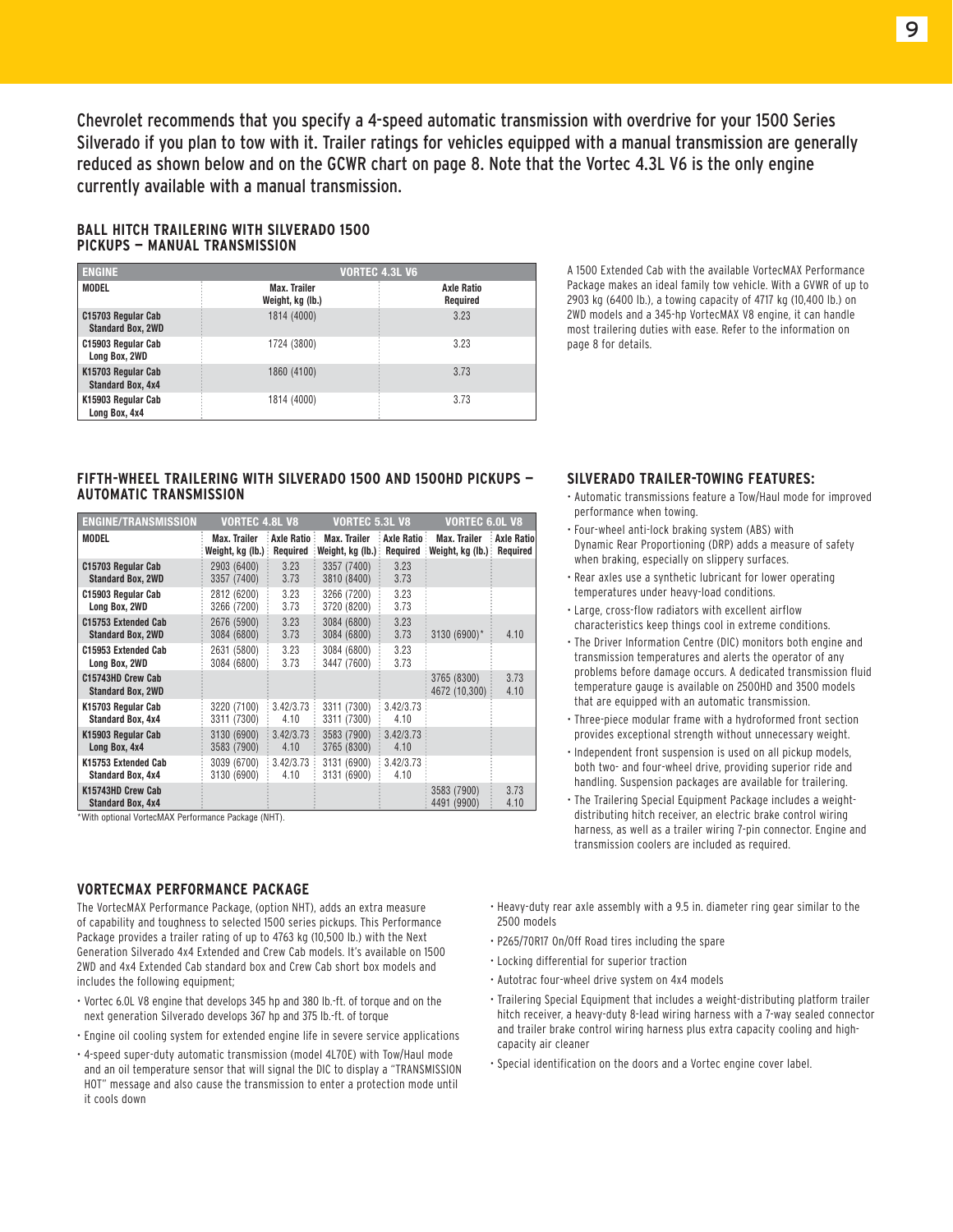The bigger the job, the more you'll appreciate the capabilities of these Silverado heavy-duty pickups. The 2500HD and 3500 pickups deliver all the power you need with the available 330-hp Vortec 8.1L V8 and turbocharged 360-hp Duramax 6.6L Diesel V8 engines. Coupled with the Allison 1000 Series 6-speed automatic transmission, these powertrains offer the performance needed for even the most demanding trailering applications.

|  | <b>BALL HITCH TRAILERING SILVERADO 2500HD AND 3500 PICKUPS</b> |  |  |  |
|--|----------------------------------------------------------------|--|--|--|
|  |                                                                |  |  |  |

| <b>ENGINE/TRANSMISSION</b>                                                                                           | <b>Vortec 6.0L V8 (LQ4)</b><br><b>Manual or Automatic</b> |                               | <b>Vortec 8.1L V8 (L18)</b>      | <b>Automatic 6-speed</b>      | Duramax 6.6L V8 Diesel (LBZ)<br><b>Automatic 6-speed</b> |                               |  |  |  |  |
|----------------------------------------------------------------------------------------------------------------------|-----------------------------------------------------------|-------------------------------|----------------------------------|-------------------------------|----------------------------------------------------------|-------------------------------|--|--|--|--|
| Horsepower<br>Torque (lb.-ft.)                                                                                       |                                                           | 300 @ 4400<br>360 @ 4000      |                                  | 330 @ 4200<br>450 @ 3200      |                                                          | 360 @ 3200<br>650 @ 1600      |  |  |  |  |
| <b>MODEL</b>                                                                                                         | Max. Trailer<br>Weight, kg (lb.)                          | <b>Axle Ratio</b><br>Required | Max. Trailer<br>Weight, kg (lb.) | <b>Axle Ratio</b><br>Required | Max. Trailer<br>Weight, kg (lb.)                         | <b>Axle Ratio</b><br>Required |  |  |  |  |
| 2500HD - 4173 kg (9200 lb.) GVWR                                                                                     |                                                           |                               |                                  |                               |                                                          |                               |  |  |  |  |
| C25903 - Regular Cab<br>Long Box, 2WD                                                                                | 4763 (10,500)                                             | 4.10                          | 5443 (12,000)<br>5443 (12,000)   | 3.73<br>4.10                  | 5443 (12,000)                                            | 3.73                          |  |  |  |  |
| C25753 - Extended Cab<br><b>Standard Box, 2WD</b>                                                                    | 4672 (10,300)                                             | 4.10                          | 5443 (12,000)<br>5443 (12,000)   | 3.73<br>4.10                  | 5443 (12,000)                                            | 3.73                          |  |  |  |  |
| C25953 - Extended Cab<br>Long Box, 2WD                                                                               | 4627 (10,200)                                             | 4.10                          | 5443 (12,000)<br>5443 (12,000)   | 3.73<br>4.10                  | 5443 (12,000)                                            | 3.73                          |  |  |  |  |
| C25743 - Crew Cab<br><b>Standard Box, 2WD</b>                                                                        | 4581 (10,100)                                             | 4.10                          | 5443 (12,000)<br>5443 (12,000)   | 3.73<br>4.10                  | 5443 (12,000)                                            | 3.73                          |  |  |  |  |
| $C25943 - Crew Cab$<br>Long Box, 2WD                                                                                 | 4536 (10,000)                                             | 4.10                          | 5443 (12.000)<br>5443 (12,000)   | 3.73<br>4.10                  | 5443 (12,000)                                            | 3.73                          |  |  |  |  |
| K25903 - Regular Cab<br>Long Box, 4x4                                                                                | 4672 (10,300)                                             | 4.10                          | 5443 (12.000)<br>5443 (12,000)   | 3.73<br>4.10                  | 5443 (12,000)                                            | 3.73                          |  |  |  |  |
| K25753 - Extended Cab<br>Standard Box, 4x4                                                                           | 4536 (10,000)                                             | 4.10                          | 5443 (12,000)<br>5443 (12,000)   | 3.73<br>4.10                  | 5443 (12,000)                                            | 3.73                          |  |  |  |  |
| K25953 - Extended Cab<br>Long Box, 4x4                                                                               | 4491 (9900)                                               | 4.10                          | 5443 (12,000)<br>5443 (12,000)   | 3.73<br>4.10                  | 5443 (12,000)                                            | 3.73                          |  |  |  |  |
| K25743 - Crew Cab<br><b>Standard Box, 4x4</b>                                                                        | 4445 (9800)                                               | 4.10                          | 5443 (12,000)<br>5443 (12,000)   | 3.73<br>4.10                  | 5443 (12,000)                                            | 3.73                          |  |  |  |  |
| K25943 - Crew Cab<br>Long Box, 4x4                                                                                   | 4400 (9700)                                               | 4.10                          | 5443 (12,000)<br>5443 (12,000)   | 3.73<br>4.10                  | 5443 (12,000)                                            | 3.73                          |  |  |  |  |
| 3500 - 4491 kg (9900 lb.) GVWR with Single Rear Wheels (SRW) / 4171 kg (11,400 lb.) GVWR with Dual Rear Wheels (DRW) |                                                           |                               |                                  |                               |                                                          |                               |  |  |  |  |
| C35953 - Extended Cab<br>Long Box, 2WD/SRW                                                                           | 4445 (9800)                                               | 4.10                          | 5443 (12,000)                    | 4.10                          | 5443 (12,000)                                            | 3.73                          |  |  |  |  |
| C35953 - Extended Cab<br>Long Box, 2WD/DRW                                                                           | 4400 (9700)                                               | 4.10                          | 5443 (12,000)                    | 4.10                          | 5443 (12,000)                                            | 3.73                          |  |  |  |  |
| C35943 - Crew Cab<br>Long Box, 2WD/SRW                                                                               | 4355 (9600)                                               | 4.10                          | 5443 (12,000)                    | 4.10                          | 5443 (12,000)                                            | 3.73                          |  |  |  |  |
| $C35943 - Crew Cab$<br>Long Box, 2WD/DRW                                                                             | 4305 (9500)                                               | 4.10                          | 5443 (12,000)                    | 4.10                          | 5443 (12,000)                                            | 3.73                          |  |  |  |  |
| K35903 - Regular Cab<br>Long Box, 4x4/SRW                                                                            | 4536 (10,000)                                             | 4.10                          | 5443 (12,000)                    | 4.10                          | 5443 (12,000)                                            | 3.73                          |  |  |  |  |
| K35903 - Regular Cab<br>Long Box, 4x4/DRW                                                                            | 4445 (9800)                                               | 4.10                          | 5443 (12,000)                    | 4.10                          | 5443 (12,000)                                            | 3.73                          |  |  |  |  |
| K35953 - Extended Cab<br>Long Box, 4x4/SRW                                                                           | 4355 (9600)                                               | 4.10                          | 5443 (12,000)                    | 4.10                          | 5443 (12,000)                                            | 3.73                          |  |  |  |  |
| K35953 - Extended Cab<br>Long Box, 4x4/DRW                                                                           | 4264 (9400)                                               | 4.10                          | 5443 (12,000)                    | 4.10                          | 5443 (12,000)                                            | 3.73                          |  |  |  |  |
| K35943 - Crew Cab<br>Long Box, 4x4/SRW                                                                               | 4264 (9400)                                               | 4.10                          | 5443 (12,000)                    | 4.10                          | 5443 (12,000)                                            | 3.73                          |  |  |  |  |
| K35943 - Crew Cab<br>Long Box, 4x4/DRW                                                                               | 4173 (9200)                                               | 4.10                          | 5443 (12,000)                    | 4.10                          | 5443 (12,000)                                            | 3.73                          |  |  |  |  |

SRW = Single Rear Wheels DRW = Dual Rear Wheels

The chart below shows the maximum allowable Gross Combination Weight Ratings (GCWR) based on the available engines and axle ratios with automatic or manual

transmissions. The GCWR includes the total loaded weight of both the truck and the trailer. Any available engine may be used for trailering if the GCWR shown is not exceeded.

#### **SILVERADO 2500HD AND 3500 PICKUP GROSS COMBINATION WEIGHT RATINGS (GCWR)**

| GCWR kg (lb.)                                                    | 7258 (16,000) |  | 9072 (20,000) |  | 9979 (22,000) |  | 10,660 (23,500) |  |  |  |
|------------------------------------------------------------------|---------------|--|---------------|--|---------------|--|-----------------|--|--|--|
| <b>ENGINE</b><br>AXLE RATIO REQUIRED WITH AUTOMATIC TRANSMISSION |               |  |               |  |               |  |                 |  |  |  |
| Vortec 6.0L V8*                                                  | 4.10          |  |               |  |               |  |                 |  |  |  |
| Vortec 8.1L V8                                                   |               |  | 3.73          |  | 4.10          |  |                 |  |  |  |
| Duramax 6.6L V8 Diesel                                           |               |  |               |  | 3.73          |  | $3.73**$        |  |  |  |
| <b>ENGINE</b><br>AXLE RATIO REQUIRED WITH MANUAL TRANSMISSION    |               |  |               |  |               |  |                 |  |  |  |
| Vortec 6.0L V8*                                                  | 4.10          |  |               |  |               |  |                 |  |  |  |

\*\*Rating is reduced by 454 kg (1000 lb.) when engine modified to operate on alternate fuels (CNG). \*\*Rating for 3500 Series with Dual Rear Wheels (DRW).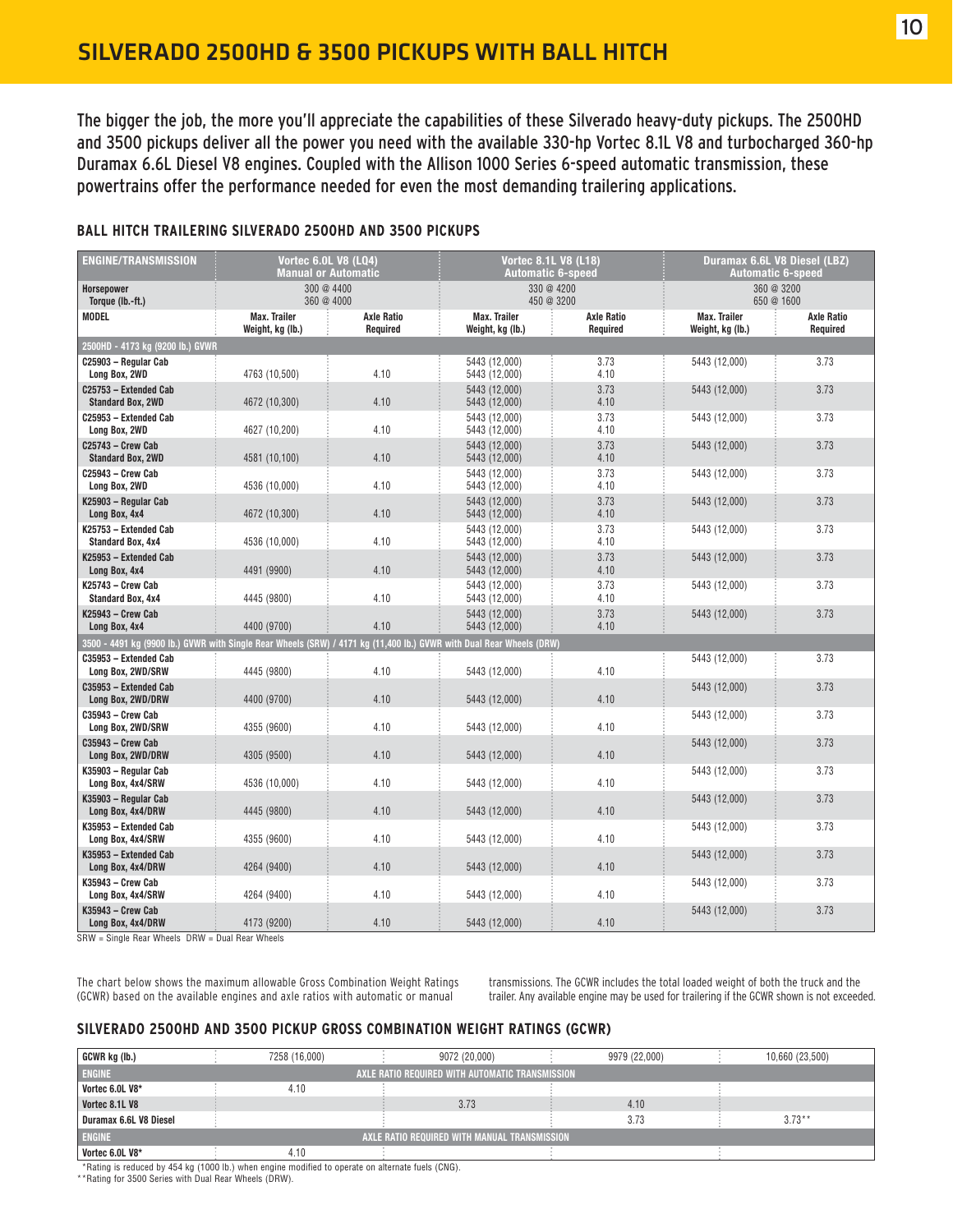Often used with the heaviest trailers, fifth-wheel (or gooseneck) hitches are mounted in a pickup's box and bolted through the frame with the trailer's kingpin weight located slightly in front of the tow vehicle's rear axle. Fifth-wheel trailer kingpin loads are higher than ball hitch trailer tongue loads, so careful attention must be given to the truck's payload capacity and rear-axle weight ratings (GAWR). Subtract the tow vehicle's weight plus passenger and cargo weights from the GVWR to determine the available payload and/or kingpin weight allowance.

| <b>ENGINE/TRANSMISSION</b>                                                                                           | <b>Vortec 6.0L V8 (LQ4)</b>      | <b>Manual or Automatic</b>    | <b>Vortec 8.1L V8 (L18)</b><br><b>Automatic 6-speed</b> |                               | Duramax 6.6L V8 Diesel (LBZ)<br><b>Automatic 6-speed</b> |                               |  |
|----------------------------------------------------------------------------------------------------------------------|----------------------------------|-------------------------------|---------------------------------------------------------|-------------------------------|----------------------------------------------------------|-------------------------------|--|
| Horsepower<br>Torque (lb.-ft.)                                                                                       |                                  | 300 @ 4400<br>360 @ 4000      |                                                         | 330 @ 4200<br>450 @ 3200      |                                                          | 360 @ 3200<br>650 @ 1600      |  |
| <b>MODEL</b>                                                                                                         | Max. Trailer<br>Weight, kg (lb.) | <b>Axle Ratio</b><br>Required | <b>Max. Trailer</b><br>Weight, kg (lb.)                 | <b>Axle Ratio</b><br>Required | <b>Max. Trailer</b><br>Weight, kg (lb.)                  | <b>Axle Ratio</b><br>Required |  |
| 2500HD - 4173 kg (9200 lb.) GVWR                                                                                     |                                  |                               |                                                         |                               |                                                          |                               |  |
| C25903 - Regular Cab<br>Long Box, 2WD                                                                                | 4763 (10,500)                    | 4.10                          | 6395 (14,100)<br>7303 (16,100)                          | 3.73<br>4.10                  | 7212 (15,900)                                            | 3.73                          |  |
| C25753 - Extended Cab<br><b>Standard Box, 2WD</b>                                                                    | 4672 (10,300)                    | 4.10                          | 6305 (13,900)<br>7212 (15,900)                          | 3.73<br>4.10                  | 7122 (15,700)                                            | 3.73                          |  |
| C25953 - Extended Cab<br>Long Box, 2WD                                                                               | 4627 (10,200)                    | 4.10                          | 6214 (13,700)<br>7122 (15,700)                          | 3.73<br>4.10                  | 7031 (15,500)                                            | 3.73                          |  |
| C25743 - Crew Cab<br><b>Standard Box, 2WD</b>                                                                        | 4581 (10,100)                    | 4.10                          | 6169 (13,600)<br>7076 (15,600)                          | 3.73<br>4.10                  | 6985 (15,400)                                            | 3.73                          |  |
| C25943 - Crew Cab<br>Long Box, 2WD                                                                                   | 4536 (10,000)                    | 4.10                          | 6124 (13,500)<br>7031 (15,500)                          | 3.73<br>4.10                  | 6849 (15,100)                                            | 3.73                          |  |
| K25903 - Regular Cab<br>Long Box, 4x4                                                                                | 4672 (10,300)                    | 4.10                          | 6260 (13.800)<br>7167 (15,800)                          | 3.73<br>4.10                  | 7076 (15,600)                                            | 3.73                          |  |
| K25753 - Extended Cab<br><b>Standard Box, 4x4</b>                                                                    | 4536 (10,000)                    | 4.10                          | 6169 (13,600)<br>7076 (15,600)                          | 3.73<br>4.10                  | 6985 (15,400)                                            | 3.73                          |  |
| K25953 - Extended Cab<br>Long Box, 4x4                                                                               | 4491 (9900)                      | 4.10                          | 6078 (13,400)<br>6985 (15,400)                          | 3.73<br>4.10                  | 6713 (14,800)                                            | 3.73                          |  |
| K25743 - Crew Cab<br>Standard Box, 4x4                                                                               | 4445 (9800)                      | 4.10                          | 6033 (13,300)<br>6940 (15,300)                          | 3.73<br>4.10                  | 6441 (14,200)                                            | 3.73                          |  |
| K25943 - Crew Cab<br>Long Box, 4x4                                                                                   | 4400 (9700)                      | 4.10                          | 5988 (13,200)<br>6623 (14,600)                          | 3.73<br>4.10                  | 5988 (13,200)                                            | 3.73                          |  |
| 3500 - 4491 kg (9900 lb.) GVWR with Single Rear Wheels (SRW) / 4171 kg (11,400 lb.) GVWR with Dual Rear Wheels (DRW) |                                  |                               |                                                         |                               |                                                          |                               |  |
| C35953 - Extended Cab<br>Long Box, 2WD/SRW                                                                           | 4445 (9800)                      | 4.10                          | 7031 (15,500)                                           | 4.10                          | 6940 (15,300)                                            | 3.73                          |  |
| C35953 - Extended Cab<br>Long Box, 2WD/DRW                                                                           | 4400 (9700)                      | 4.10                          | 6940 (15,300)                                           | 4.10                          | 7530 (16,600)                                            | 3.73                          |  |
| C35943 - Crew Cab<br>Long Box, 2WD/SRW                                                                               | 4355 (9600)                      | 4.10                          | 6940 (15,300)                                           | 4.10                          | 6849 (15,100)                                            | 3.73                          |  |
| C35943 - Crew Cab<br>Long Box, 2WD/DRW                                                                               | 4309 (9500)                      | 4.10                          | 6849 (15,100)                                           | 4.10                          | 7439 (16,400)                                            | 3.73                          |  |
| K35903 - Regular Cab<br>Long Box, 4x4/SRW                                                                            | 4536 (10,000)                    | 4.10                          | 7076 (15,600)                                           | 4.10                          | 6985 (15,400)                                            | 3.73                          |  |
| K35903 - Regular Cab<br>Long Box, 4x4/DRW                                                                            | 4445 (9800)                      | 4.10                          | 6985 (15,400)                                           | 4.10                          | 7575 (16,700)                                            | 3.73                          |  |
| K35953 - Extended Cab<br>Long Box, 4x4/SRW                                                                           | 4355 (9600)                      | 4.10                          | 6895 (15,200)                                           | 4.10                          | 6804 (15,000)                                            | 3.73                          |  |
| K35953 - Extended Cab<br>Long Box, 4x4/DRW                                                                           | 4264 (9400)                      | 4.10                          | 6804 (15,000)                                           | 4.10                          | 7394 (16,300)                                            | 3.73                          |  |
| K35943 - Crew Cab<br>Long Box, 4x4/SRW                                                                               | 4264 (9400)                      | 4.10                          | 6804 (15,000)                                           | 4.10                          | 6668 (14,700)                                            | 3.73                          |  |
| K35943 - Crew Cab<br>Long Box, 4x4/DRW                                                                               | 4173 (9200)                      | 4.10                          | 6713 (14,800)                                           | 4.10                          | 7258 (16,000)                                            | 3.73                          |  |

#### **FIFTH-WHEEL TRAILERING WITH SILVERADO 2500HD AND 3500 PICKUPS**

SRW = Single Rear Wheels DRW = Dual Rear Wheels

**Silverado 3500 models with dual rear wheels provide an extra measure of stability, traction and braking – important attributes when towing heavy fifth-wheel trailers.**



Refer to the Gross Combination Weight Ratings shown on page 10 for allowable GCWRs. **NOTES:**

- **2500HD and 3500 models have a weight-carrying hitch limit of 3402 kg (7500 lb.) and require a weight-distributing hitch with trailer weights in excess of this limit.**
- **Trailer kingpin weight should be 15-25% of total loaded trailer weight.**
- **Trailering capacity may be limited by the tow vehicle's ability to carry the trailer kingpin weight without exceeding the GVWR or Rear GAWR.**

Provision for an overdrive lock-out and manual control using a tap-up, tap-down feature on vehicles equipped with the Allison automatic transmission provides improved performance and control when towing heavy trailers.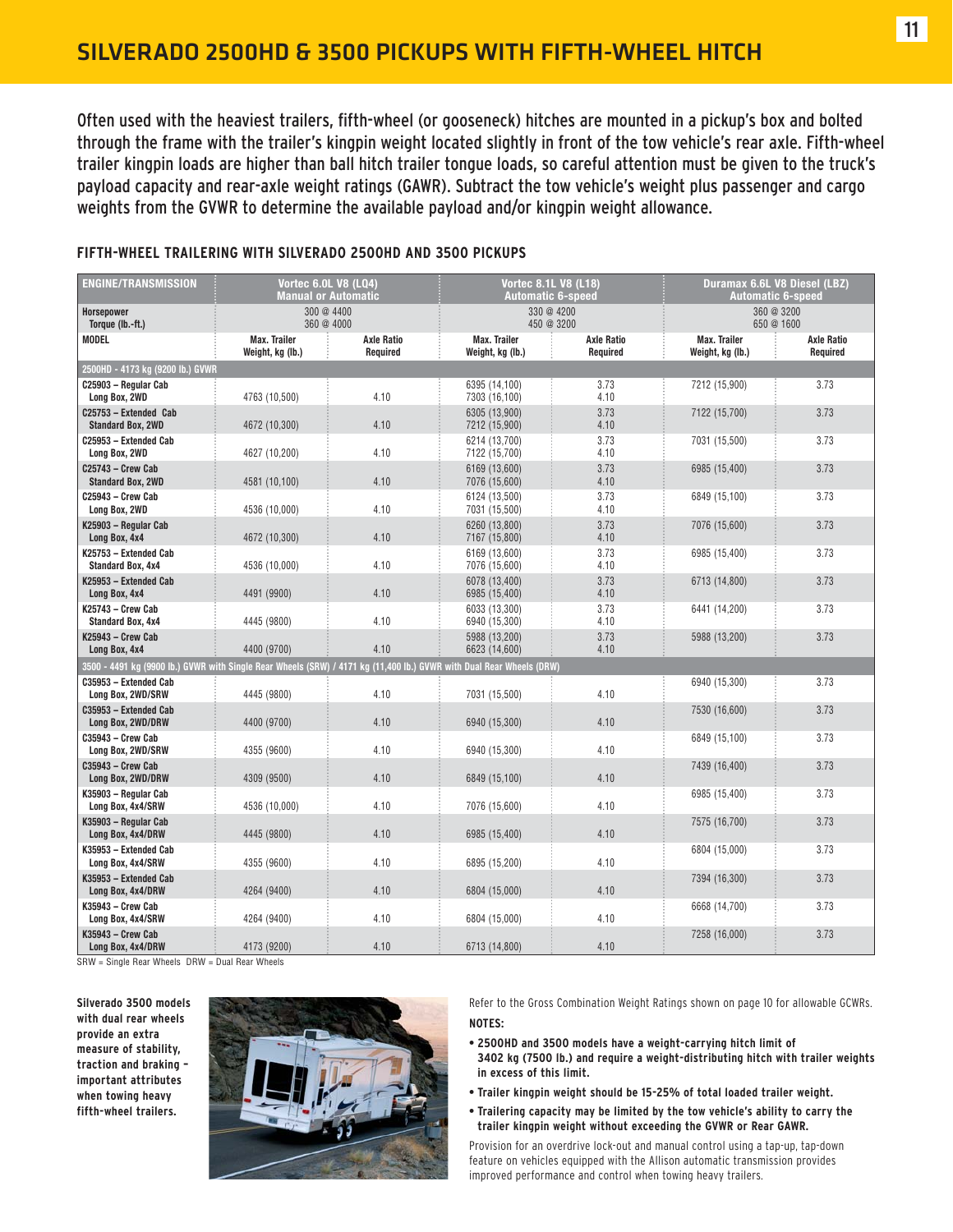### TAHOE, SUBURBAN & AVALANCHE

Ever since Chevrolet introduced the Suburban 69 years ago, it has earned a reputation for outstanding trailering capabilities. The latest generations of Tahoe, Suburban and Avalanche have taken trailering capacities and functionality to an even higher level. Among the improvements are more powerful Vortec engines, and stronger frames, as well as changes to the braking, steering, handling, suspensions and standard StabiliTrak vehicle stability enchancement system (except Suburban 2500). The result is not just a better full-size SUV, but an even better tow vehicle.

#### **BALL HITCH TRAILERING WITH TAHOE, SUBURBAN AND AVALANCHE**

| <b>ENGINE</b>                  |                                 | Vortec 4.8L V8 $(LYZ)^*$      |                                 | Vortec 5.3L V8 (LY5/LMG)**    | Vortec 5.3L V8 (LC9)**                 |                               | Vortec 6.0L V8 (L76/LY6)**                                         |                               |  |
|--------------------------------|---------------------------------|-------------------------------|---------------------------------|-------------------------------|----------------------------------------|-------------------------------|--------------------------------------------------------------------|-------------------------------|--|
| Horsepower<br>Torque (lb.-ft.) | 295 @ 5600<br>305 @ 4800        |                               | 320 @ 5200<br>340 @ 4200        |                               | 310 @ 5200<br>335 @ 4400               |                               | LY6 - 352 @ 5400<br>383 @ 4300<br>$L76 - 366 @ 5500$<br>380 @ 4300 |                               |  |
| <b>MODEL</b>                   | Max. Trailer<br>Weight kg (lb.) | <b>Axle Ratio</b><br>Required | Max. Trailer<br>Weight kg (lb.) | <b>Axle Ratio</b><br>Required | <b>Max. Trailer</b><br>Weight kg (lb.) | <b>Axle Ratio</b><br>Required | Max. Trailer<br>Weight kg (lb.)                                    | <b>Axle Ratio</b><br>Required |  |
| C10706<br>Tahoe 2WD            | 2041 (4500)<br>2948 (6500)      | 3.23<br>3.73                  | 2948 (6500)<br>3402 (7500)      | 3.42<br>3.73                  |                                        |                               |                                                                    |                               |  |
| K10706<br>Tahoe 4x4            |                                 |                               | 3266 (7200)<br>3720 (8200)      | 3.73<br>4.10                  |                                        |                               |                                                                    |                               |  |
| C10906<br>Suburban 1500 2WD    |                                 |                               | 3221 (7100)<br>3674 (8100)      | 3.73<br>4.10                  |                                        |                               | 3720 (8200)                                                        | 4.10                          |  |
| K10906<br>Suburban 1500 4x4    |                                 |                               |                                 |                               | 3175 (7000)<br>3629 (8000)             | 3.73<br>4.10                  | 3629 (8000)                                                        | 4.10                          |  |
| C20906<br>Suburban 2500 2WD    |                                 |                               |                                 |                               |                                        |                               | 3493 (7700)<br>4400 (9700)                                         | 3.73<br>4.10                  |  |
| K20906<br>Suburban 2500 4x4    |                                 |                               |                                 |                               |                                        |                               | 3357 (7400)<br>4264 (9400)                                         | 3.73<br>4.10                  |  |
| C10936<br>Avalanche 1500 2WD   |                                 |                               | 3266 (7200)<br>3629 (8000)      | 3.73<br>4.10                  |                                        |                               | 3720 (8200)                                                        | 4.10                          |  |
| K10936<br>Avalanche 1500 4x4   |                                 |                               |                                 |                               | 3175 (7000)<br>3629 (8000)             | 3.73<br>4.10                  | 3538 (7800)                                                        | 4.10                          |  |

\*Available in Tahoe LS1 2WD model only.

\*\*LY5 is only in 2WD Tahoe and Suburban 1500. LMG is a Bi-fuel engine and is optional in 2WD models, standard in Tahoe 4x4. LC9 is a Bi-fuel engine and is standard in Suburban and Avalanche 1500 4x4 models. L76 is optional in Suburban 1500. LY6 is standard in Suburban 2500 models.

**NOTES:**

- **Weight-Carrying Hitch Limit: 2268 kg (5000 lb.) trailer with 272 kg (600 lb.) Tongue Weight.**
- **A Weight-Distributing Hitch and Sway Control is required over 2268 kg (5000 lb.) Trailer Weight.**
- **Trailer tongue weight should be 10-15% of the total loaded trailer weight up to 454 kg (1000 lb.) on the 1500 models and up to 680 kg (1500 lb.) on 2500 models).**
- **The addition of trailer tongue weight must not cause vehicle weight to exceed the Rear Gross Axle Weight Rating (RGAWR) or Gross Vehicle Weight Rating (GVWR). Trailering capacity may be limited by the tow vehicle's ability to carry the trailer tongue weight.**

#### **GROSS COMBINATION WEIGHT RATINGS (GCWR)**

You may prefer to use Gross Combination Weight Ratings (GCWR) to determine the engine and rear axle ratios you will require to tow a specific trailer. This chart shows you the maximum allowable GCWR based on all the available engines and

- **Avalanche models are not intended to tow 5th wheel or gooseneck trailers.**
- **Heavy-duty trailering equipment is standard on Tahoe, Suburban and Avalanche. It includes a weight-distributing hitch platform with a 51 mm (2 in.) receiver, an independently fused trailering circuit mated to a 7-way sealed connector and electric brake controller provision with 4 blunt cut wires under the instrument panel. A high capacity engine air cleaner and heavy-duty auxiliary transmission oil cooler are also standard. An external engine oil cooler is standard on 2500 Series Suburbans and Avalanche and 1500 series Suburbans when equipped with the 6.0L V8 (L76).**

rear axle ratios with an automatic transmission. The GCWR includes the total loaded weight of both the truck and the trailer. Any available powertrain may be used for trailering if the GCWR shown is not exceeded.

| GCWR kg (lb.)                               | 4536 (10.000) | 5443 (12,000) | 5897 (13.000) | 6350 (14.000) | 7258 (16,000) |
|---------------------------------------------|---------------|---------------|---------------|---------------|---------------|
| <b>ENGINES/AXLE RATIOS</b>                  |               |               |               |               |               |
| <b>Vortec 4.8L V8 (LY2)</b>                 | 3.23          | 3.73          |               |               |               |
| Vortec 5.3L V8 (LY5/LMG)                    |               | 3.42          | 3.73          | 4.10          |               |
| Vortec 5.3L V8 (LC9, Bi-fuel)               |               |               | 3.73          | 4.10          |               |
| Vortec 6.0L V8 (LY6)                        |               |               |               | 4.10          |               |
| Vortec 6.0L V8 (LY6, Variable Valve Timing) |               |               |               | 3.73          | 4.10          |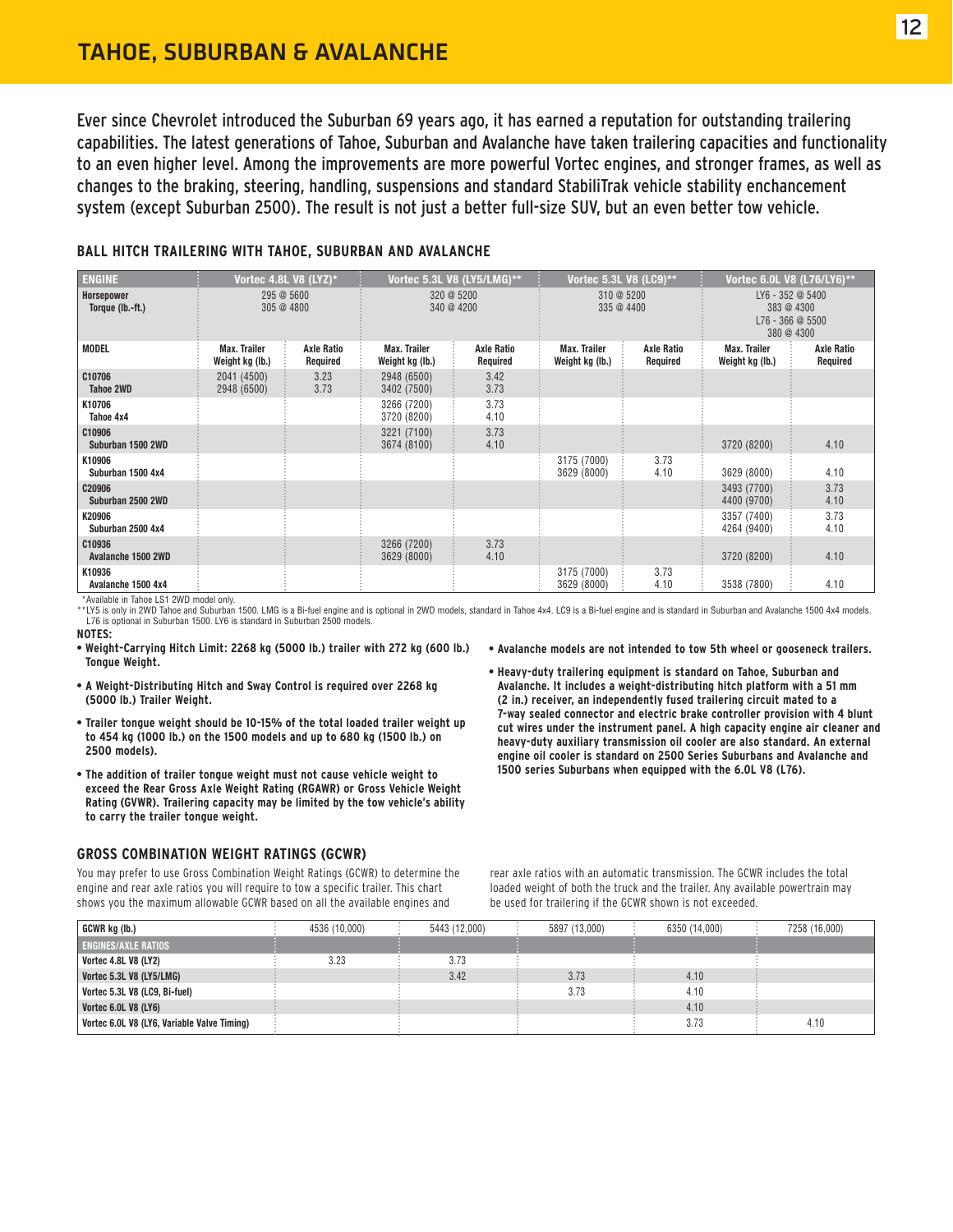Colorados are designed for people who want a purposeful, mid-size pickup providing efficiency, driving and parking ease in a vehicle that meets their work and recreational needs. Colorados are true pickup trucks, with body-on-frame construction, Regular, Extended and Crew Cab models, manual or automatic transmissions, rear- or four-wheel drive, and ample power from two very fuel-efficient engines. Colorados provide outstanding performance, payload and towing capacity.

#### **BALL HITCH TRAILERING WITH COLORADO PICKUP AND CHASSIS CAB**

| <b>ENGINE/TRANSMISSION</b>         | Vortec 2.9L DOHC 4-cyl.<br>5-speed manual |                  |                                  | Vortec 2.9L DOHC 4-cyl.<br><b>Automatic Transmission</b> | Vortec 3.7L DOHC 5-cyl.<br><b>Automatic Transmission</b> |                  |  |
|------------------------------------|-------------------------------------------|------------------|----------------------------------|----------------------------------------------------------|----------------------------------------------------------|------------------|--|
| Horsepower<br>Torque (lb.-ft.)     | 185 @ 5600<br>190 @ 2800                  |                  |                                  | 185 @ 5600<br>190 @ 2800                                 | 242 @ 5600<br>242 @ 4600                                 |                  |  |
| <b>MODEL</b>                       | Max. Trailer<br>Weight, kg (lb.)          | Axle<br>Required | Max. Trailer<br>Weight, kg (lb.) | Axle<br>Required                                         | <b>Max. Trailer</b><br>Weight, kg (lb.)                  | Axle<br>Required |  |
| S15403<br>Regular Cab, 2WD         | 1043 (2300)                               | 3.73             | 1497 (3300)                      | 3.73                                                     | 1814 (4000)                                              | 3.73             |  |
| S15603<br><b>Chassis Cab 2WD</b>   |                                           |                  |                                  |                                                          | 1814 (4000)                                              | 3.73             |  |
| S15653<br><b>Extended Cab, 2WD</b> | 953 (2100)                                | 3.73             | 1406 (3100)                      | 3.73                                                     | 1814 (4000)                                              | 3.73             |  |
| S15643<br>CrewCab, 2WD             | 862 (1900)                                | 3.73             | 1315 (2900)                      | 3.73                                                     | 1814 (4000)                                              | 3.73             |  |
| T15403<br>Regular Cab, 4x4         | 907 (2000)<br>907 (2000)                  | 3.73<br>4.10     | 1361 (3000)<br>1361 (3000)       | 3.73<br>4.10                                             | 1814 (4000)                                              | 3.73             |  |
| T15653<br><b>Extended Cab, 4x4</b> | 862 (1900)<br>862 (1900)                  | 3.73<br>4.10     | 1315 (2900)<br>1315 (2900)       | 3.73<br>4.10                                             | 1814 (4000)                                              | 3.73             |  |
| T15643<br>Crew Cab. 4x4            |                                           |                  |                                  |                                                          | 1814 (4000)                                              | 3.73             |  |

**NOTES:**

**• Maximum limits for a weight-carrying trailer hitch are 1814 kg (4000 lb.) for the trailer and 227 kg (500 lb.) of tongue weight. A weight-distributing hitch is not required.**

**• Trailer tongue weight should be 10-15% of the total loaded trailer weight, up to a maximum of 227 kg (500 lb.).**

#### **GROSS COMBINATION WEIGHT RATINGS (GCWR)**

You may prefer to use Gross Combination Weight Ratings (GCWRs) to determine the engine and rear axle ratio you will require to tow a specific trailer with your Colorado. The chart below shows you the maximum allowable GCWR based on all the available

- **Tongue weight must not cause vehicle weights to exceed Rear Gross Axle Weight Rating (RGAWR) or Gross Vehicle Weight Rating (GVWR).**
- **Trailer hitch platform and 4-lead trailer wiring harness are available as dealer-installed accessories.**

engines and axle ratios for both automatic and manual transmission equipped vehicles. The GCWR includes the total loaded weight of both the tow vehicle and the trailer. Any available powertrain may be used for trailering if the GCWR shown is not exceeded.

| GCWR kg (lb.)               | 2722 (6000) | 3175 (7000)                            | 4082 (9000) |
|-----------------------------|-------------|----------------------------------------|-------------|
| <b>ENGINE</b>               |             | AXLE RATIO WITH AUTOMATIC TRANSMISSION |             |
| Vortec 2.9L DOHC 4-cylinder |             | 3.73/4.10                              |             |
| Vortec 3.7 DOHC 5-cylinder  |             |                                        | 3.73        |
| <b>ENGINE</b>               |             | AXLE RATIO WITH MANUAL TRANSMISSION    |             |
| Vortec 2.9L DOHC 4-cylinder | 3.73/4.10   |                                        |             |

### EQUINOX

Equinox provides impressive versatility and standard V6 power, a bonus in the compact SUV class, for superior trailering performance.

#### **BALL HITCH TRAILERING**

| <b>ENGINE/TRANSMISSION</b> | <b>3.4L V6/AUTOMATIC</b>        |
|----------------------------|---------------------------------|
| <b>EQUIPMENT</b>           | Maximum Trailer Weight kg (lb.) |
| All models                 | 1588 (3500)                     |

#### **NOTES:**

- **Maximum trailer ratings are calculated assuming standard equipped vehicle, driver and required trailering equipment. The weight of optional equipment, passengers and cargo will reduce the maximum trailer weight your vehicle can tow. 10 to 15% of the trailer weight is the recommended trailer tongue load.**
- **Trailering capacity may be limited by tow vehicle ability to carry trailer tongue weight.**
- **A Trailer Towing Package including a 4-pin harness connector and trailer hitch receiver is available to facilitate trailering with a Equinox.**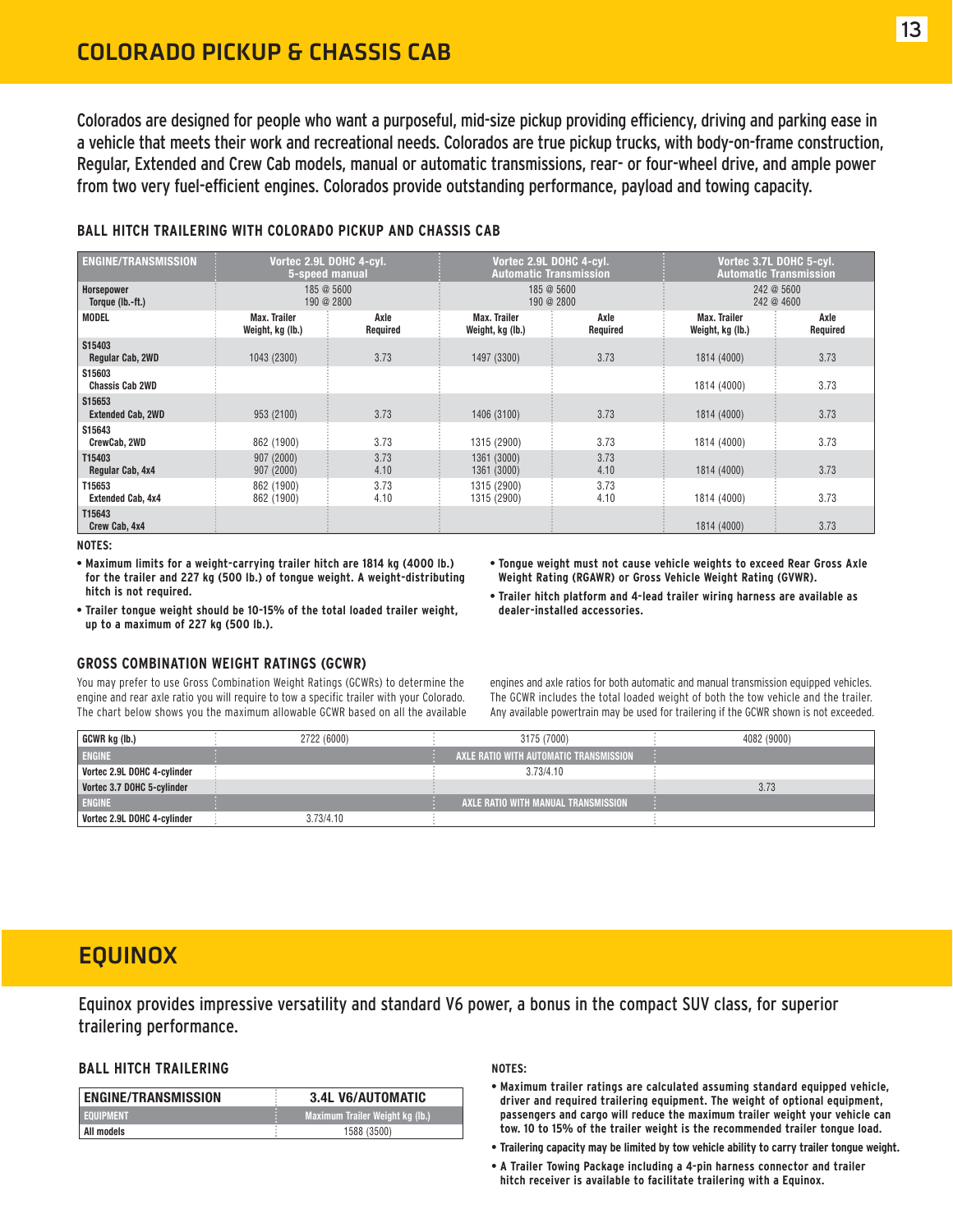With a 291-horsepower Vortec 4.2L engine, these SUVs can really haul. They have just the kind of torque required for trailering, achieving 90 percent of peak torque from only 1600 up to 5600 rpm. The optional Vortec 5.3L V8, with fuel-saving Active Fuel Management<sup>™</sup>, adds an extra measure of performance and the standard StabiliTrak electronic stability control system adds to your safety and peace of mind when hauling heavier trailers. The TrailBlazer SS features the Corvette-based aluminum block LS2 V8 for the ultimate in SUV performance.

#### **BALL HITCH TRAILERING WITH TRAILBLAZER**

| <b>ENGINE</b>                  | Vortec 4.2L I-6 (LL8),                    |                        |                                  | <b>Vortec 5.3L V8 (LH6)</b> |                                  | Vortec $6.0L$ V8 - SS (LS2)   |  |  |
|--------------------------------|-------------------------------------------|------------------------|----------------------------------|-----------------------------|----------------------------------|-------------------------------|--|--|
| Horsepower<br>Torque (lb.-ft.) | 291 @ 6000<br>277 @ 4800                  |                        |                                  | 302@5200<br>330 @ 4000      | 395@6000<br>400 @ 4000           |                               |  |  |
| MODEL                          | Max. Trailer<br>Weight, kg (lb.)          | Axle Ratio<br>Required | Max. Trailer<br>Weight, kg (lb.) | Axle Ratio<br>Required      | Max. Trailer<br>Weight, kg (lb.) | <b>Axle Ratio</b><br>Required |  |  |
| S15506<br>TrailBlazer, 2WD     | 2449 (5400)<br>2676 (5900)<br>2903 (6400) | 3.42<br>3.73<br>4.10   | 2858 (6300)<br>3084 (6800)       | 3.42<br>3.73                | 3084 (6800)                      | 4.10                          |  |  |
| T15506<br>TrailBlazer, 4x4     | 2359 (5200)<br>2586 (5700)<br>2812 (6200) | 3.42<br>3.73<br>4.10   | 2767 (6100)<br>2994 (6600)       | 3.42<br>3.73                | 2994 (6600)                      | 4.10                          |  |  |

**NOTES:**

**• The above models, except TrailBlazer SS, include, as standard equipment, an integrated platform hitch receiver on the rear bumper and a 7-pin wiring harness connector. The cooling system includes all content required to attain the maximum trailer ratings. TrailBlazer SS models provide an integrated platform hitch receiver with 4-wire trailer wiring harness.**

- **The trailer tongue weight should be 10-15% of the loaded trailer weight, up to a maximum of 340 kg (750 lb.) on TrailBlazer.**
- **Weight-carrying hitch limit is a 1814 kg (4000 lb.) trailer with 181 kg (400 lb.) tongue weight.**
- **Weight-Distributing Hitch and Sway Control is required over 1814 kg (4000 lb.) trailer weight.**
- **4x4 models of TrailBlazer can be flat-towed in the neutral position not applicable to SS models with all-wheel drive.**

## UPLANDER

The Uplander combines excellent fuel efficiency, passenger comfort and road manners with trailer-towing capability.

#### **BALL HITCH TRAILERING**

| <b>ENGINE/TRANSMISSION</b> | 3900 V6/AUTOMATIC               |
|----------------------------|---------------------------------|
| <b>EQUIPMENT</b>           | Maximum Trailer Weight kg (lb.) |
| With standard equipment    | $907(2000)^*$                   |
| With Trailering Package**  | 1588 (3500)*                    |

\*\*Capacities based on up to two occupants and no cargo. The weight of additional passengers, cargo or equipment must be subtracted from these ratings.

\*\*Available on Extended Wheelbase models.

#### **GROSS COMBINATION WEIGHT RATING (GCWR)**

GCWRs include the total loaded weight of the tow vehicle and the trailer combined. The chart below shows you maximum allowable GCWRs with specific axle ratios.

| <b>GCWR kg</b>  | 4536     | 4763      | 4990     | 5216     |
|-----------------|----------|-----------|----------|----------|
| $(\mathsf{Ib})$ | (10,000) | (10, 500) | (11,000) | (11,500) |
| Vortec 4.2L I-6 | 3.42     | 3.73      | 4.10     |          |
| Vortec 5.3L V8  |          |           | 3.42     | 3.73     |
| Vortec 6.0L V8  |          |           |          | 4.10     |

#### **Trailering Package includes:**

- 125-amp alternator
- P225/60R17 All Season tires
- Trailer wiring harness
- Heavy-duty turn signal flasher
- Heavy-duty radiator and transmission oil cooler
- Automatic load-levelling suspension with inflator kit on most models

#### **NOTE:**

**Some of the equipment shown in Trailering Package may be included in the specific model selected and/or additional equipment must be specified. A trailer hitch is a dealer-installed accessory and should be selected to match the trailer's coupler.**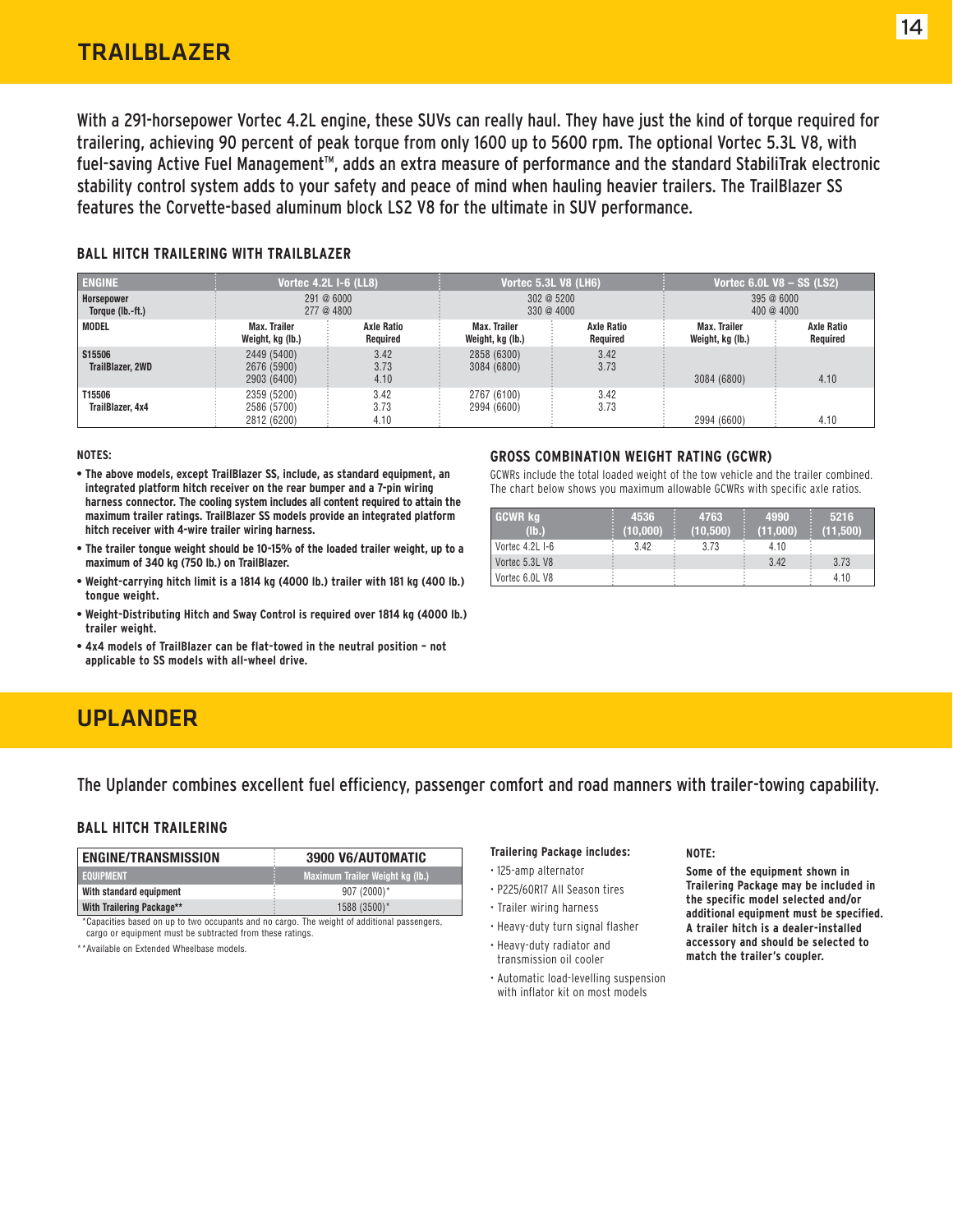As the largest and most capable vans in Chevrolet's long and illustrious history, the full-size Express Vans are ideal tow vehicles. Along with massive capacity and rock-solid strength, Express Vans have all the power you need for accelerating and merging with a trailer in tow. With the 300 horsepower Vortec 6.0L V8, Express can tow up to 4536 kg (10,000 lb.) when properly equipped. And now the efficiency of diesel power is available in 2500/3500 Cargo models – the Duramax 6.6L V8 produces 460 lb.-ft. of torque.

| <b>ENGINE</b>                  | <b>VORTEC 4.3L V6 (LU3)</b>               |                               | <b>VORTEC 4.8L V8 (LR4)</b>               |                               |                                    | <b>VORTEC 5.3L V8 (LM7/L59)</b> |                                                          | <b>VORTEC 6.0L V8 (LQ4)</b>   | <b>DURAMAX 6.6L DIESEL V8 (LLY)</b>       |                               |  |
|--------------------------------|-------------------------------------------|-------------------------------|-------------------------------------------|-------------------------------|------------------------------------|---------------------------------|----------------------------------------------------------|-------------------------------|-------------------------------------------|-------------------------------|--|
| Horsepower<br>Torque (lb.-ft.) | 195 @ 4600<br>260 @ 2800                  |                               |                                           | 285 @ 5200<br>295 @ 4000      |                                    | 295 @ 5200<br>335 @ 4000        |                                                          | 300@4400<br>360 @ 4000        |                                           | 250@3000<br>460 @ 1600        |  |
| <b>SERIES/MODEL</b>            | <b>Max. Trailer</b><br>Weight<br>kg (lb.) | <b>Axle Ratio</b><br>Required | <b>Max. Trailer</b><br>Weight<br>kg (lb.) | <b>Axle Ratio</b><br>Required | Max. Trailer<br>Weight<br>kg (lb.) | <b>Axle Ratio</b><br>Required   | <b>Max. Trailer</b><br>Weight<br>kg (lb.)                | <b>Axle Ratio</b><br>Required | <b>Max. Trailer</b><br>Weight<br>kg (lb.) | <b>Axle Ratio</b><br>Required |  |
| G13405<br>$1500 - RWB - RWD$   | 1950 (4300)                               | 3.42                          |                                           |                               | 2676 (5900)<br>2676 (5900)         | 3.42<br>3.73                    |                                                          |                               |                                           |                               |  |
| H13405<br>1500 - RWB - AWD     |                                           |                               |                                           |                               | 2948 (6500)<br>2948 (6500)         | 3.42<br>3.73                    |                                                          |                               |                                           |                               |  |
| G23405<br>$2500 - RWB - RWD$   |                                           |                               | 2858 (6300)<br>3311 (7300)                | 3.73<br>4.10                  |                                    |                                 | 3765 (8300)<br>: 4536(10,000)                            | 3.73<br>4.10                  | 4536 (10,000)                             | 3.73                          |  |
| G23705<br>2500 - LWB - RWD     |                                           |                               | 2767 (6100)<br>3221 (7100)                | 3.73<br>4.10                  |                                    |                                 | 3674 (8100)<br>$\frac{1}{2}$ 4536 (10,000) $\frac{1}{2}$ | 3.73<br>4.10                  | : 4536(10,000)                            | 3.73                          |  |
| G33405<br>$3500 - RWB - RWD$   |                                           |                               | 2812 (6200)<br>3266 (7200)                | 3.73<br>4.10                  |                                    |                                 | 3720 (8200)<br>:4536 (10,000):                           | 3.73<br>4.10                  | 4536 (10.000)                             | 3.73                          |  |
| G33705<br>$3500 - LWB - RWD$   |                                           |                               | 2721 (6000)<br>3175 (7000)                | 3.73<br>4.10                  |                                    |                                 | 3629 (8000)<br>: 4536(10,000)                            | 3.73<br>4.10                  | 4536 (10,000)                             | 3.73                          |  |

#### **BALL HITCH TRAILERING WITH EXPRESS CARGO MODELS**

#### **BALL HITCH TRAILERING WITH EXPRESS PASSENGER MODELS**

| <b>ENGINE</b>                | Vortec 4.8L V8 (LR4)             |                  | Vortec 5.3L V8 (LM7/L59)         |                  | <b>Vortec 6.0L V8 (LQ4)</b>      |                  |
|------------------------------|----------------------------------|------------------|----------------------------------|------------------|----------------------------------|------------------|
| SERIES/MODEL                 | Max. Trailer<br>Weight, kg (lb.) | Axle<br>Required | Max. Trailer<br>Weight, kg (lb.) | Axle<br>Required | Max. Trailer<br>Weight, kg (lb.) | Axle<br>Required |
| G13406<br>$1500 - RWB - RWD$ |                                  |                  | 2858 (6300)<br>2858 (6300)       | 3.42<br>3.73     |                                  |                  |
| H13406<br>$1500 - RWB - AWD$ |                                  |                  | 2767 (6100)<br>2767 (6100)       | 3.42<br>3.73     |                                  |                  |
| G23406<br>$2500 - RWB - RWD$ | 2858 (5800)<br>3084 (6800)       | 3.73<br>4.10     |                                  |                  | 3538 (7800)<br>4445 (9800)       | 3.73<br>4.10     |
| G33406<br>$3500 - RWB - RWD$ |                                  |                  |                                  |                  | 3493 (7700)                      | 3.73             |
| G33706<br>$3500 - LWB - RWD$ |                                  |                  |                                  |                  | 3357 (7400)                      | 3.73             |

RWB – Regular wheelbase. LWB – Long wheelbase. RWD – Rear-wheel Drive. AWD – All-wheel Drive.

#### **NOTES:**

- **Express vans are not equipped or recommended for trailering with a bumper-mounted ball hitch. If you'll be towing a trailer, be sure to use a frame-mounted hitch of the proper size.**
- **Any Chevy Express can tow a 907 kg (2000 lb.) trailer without special equipment, except for the appropriate hitch and wiring.**
- **The weight-carrying hitch limit is a 1814 kg (4000 lb.) trailer with a 181 kg (400 lb.) tongue weight.**
- **Express vans towing trailers weighing over 1814 kg (4000 lb.) require a weight-distributing hitch platform, which is included with optional Z82 Trailering Special Equipment Package.**

#### **GROSS COMBINATION WEIGHT RATINGS (GCWR)**

You may prefer to use Gross Combination Weight Ratings (GCWR) to determine the engine and rear axle ratio you will require to tow a specific trailer with your Chevy Express. The chart below shows you the maximum allowable GCWR based on all the

- **The trailering tongue weight should be 10-15% of total loaded trailer weight, up to 454 kg (1000 lb.).**
- **The Z82 Trailering Special Equipment Package includes a weight-distributing hitch platform and a 7-wire trailer wiring harness.**
- **The base cooling system for vans with a GVWR under 3900 kg (8600 lb.) includes all that is required to attain the maximum trailer rating. An auxiliary transmission oil cooler is required on vans with a GVWR of 3900 kg (8600 lb.), or higher, equipped with a Vortec gasoline engine when the trailer weight exceeds 1814 kg (4000 lb.).**
- **The standard electrical system was designed to handle one additional stop/turn light bulb per tail light circuit. The addition of more than one bulb per circuit may result in damage to the electrical system unless equipped with the optional 7-wire trailer wiring harness.**

available engines and rear axle ratios. The GCWR includes the total loaded weight of both the truck and the trailer. Any available engine may be used for trailering if the GCWR shown is not exceeded.

| GCWR kg (lb.)                                                                                                                                                                                                                                                                                                                                           | 4309 (9500) | 4536 (10,000) | 5443 (12,000) | 5897 (13,000)                          | 6350 (14,000) | 7258 (16,000) | 7711 (17,000) | 8392 (18,500) |
|---------------------------------------------------------------------------------------------------------------------------------------------------------------------------------------------------------------------------------------------------------------------------------------------------------------------------------------------------------|-------------|---------------|---------------|----------------------------------------|---------------|---------------|---------------|---------------|
| <b>ENGINE</b>                                                                                                                                                                                                                                                                                                                                           |             |               |               | AXLE RATIO WITH AUTOMATIC TRANSMISSION |               |               |               |               |
| Vortec 4.3L V6                                                                                                                                                                                                                                                                                                                                          | 3.42        | 3.73          |               |                                        |               |               |               |               |
| Vortec 4.8L V8                                                                                                                                                                                                                                                                                                                                          |             |               | 3.73          | 4.10                                   |               |               |               |               |
| Vortec 5.3L V8                                                                                                                                                                                                                                                                                                                                          |             |               | 3.42/3.73     |                                        |               |               |               |               |
| Vortec 6.0L V8                                                                                                                                                                                                                                                                                                                                          |             |               |               |                                        | 3.73          | 4.10          |               |               |
| Duramax 6.6L V8 Diesel<br>$\ddotsc$ $\ddotsc$ $\ddotsc$ $\ddotsc$ $\ddotsc$ $\ddotsc$ $\ddotsc$ $\ddotsc$ $\ddotsc$ $\ddotsc$ $\ddotsc$ $\ddotsc$ $\ddotsc$ $\ddotsc$ $\ddotsc$ $\ddotsc$ $\ddotsc$ $\ddotsc$ $\ddotsc$ $\ddotsc$ $\ddotsc$ $\ddotsc$ $\ddotsc$ $\ddotsc$ $\ddotsc$ $\ddotsc$ $\ddotsc$ $\ddotsc$ $\ddotsc$ $\ddotsc$ $\ddotsc$ $\ddot$ |             |               |               |                                        |               |               | 3.73          | $3.73*$       |

G33803/G33903 Special cutaway models with dual rear wheels.

**NOTE: Model availability of the above driveline combinations must be verified by your Chevrolet Truck dealer. Cutaway models are incomplete vehicles and**

**trailer ratings are not assigned; use this GCWR chart to determine powertrain requirements and combination weight limit.**